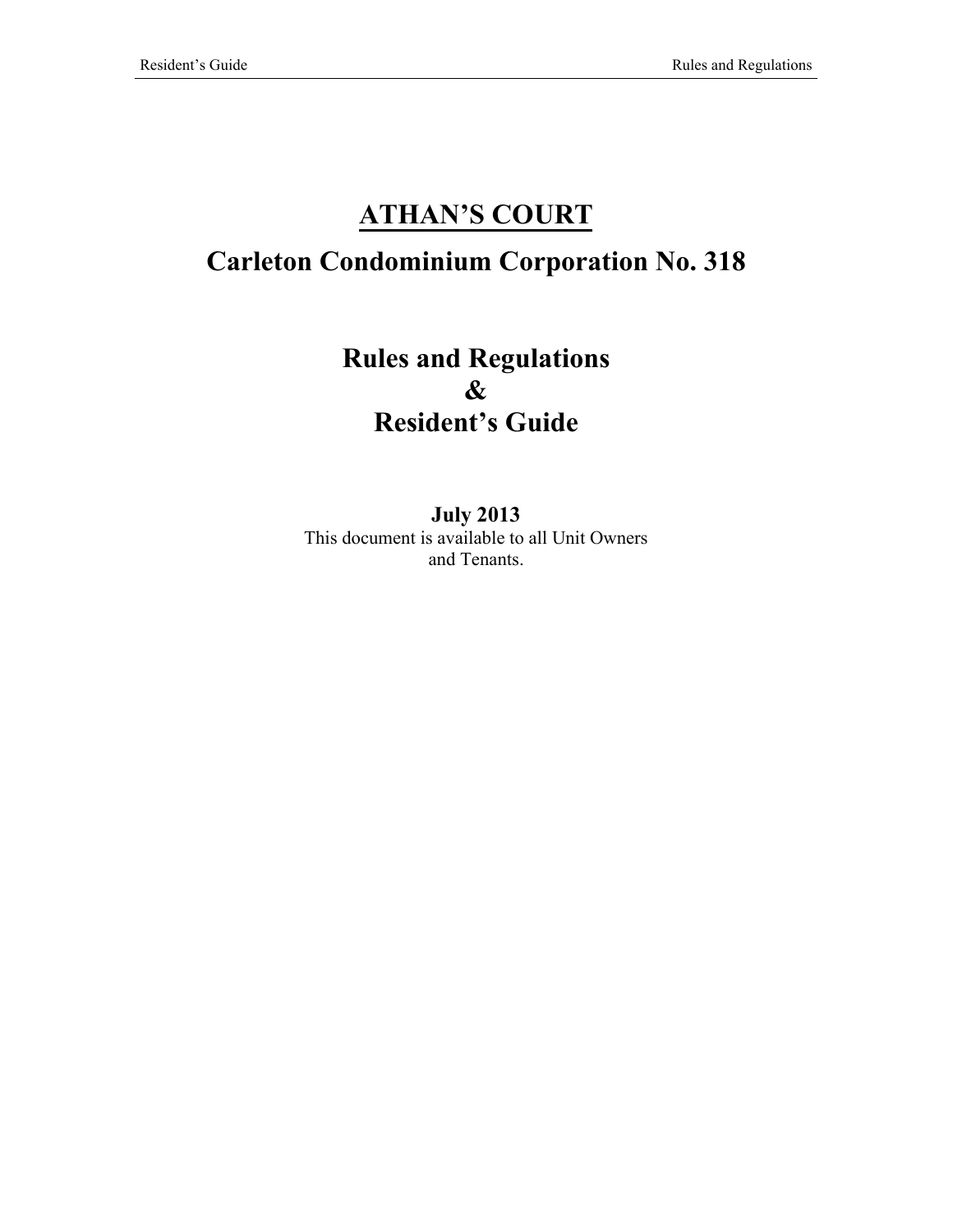## **CONDOMINIUM RESIDENTS EMERGENCY GUIDE**

#### **PROBLEM**

Fire/Vandalism

Water entering from any point

An unauthorised vehicle parked in your exclusive use parking spot

Internal plumbing problems

#### Sewer back-up

#### **ACTION TO BE TAKEN**

Call 911 **AND** Management immediately at 613-722-1232

Call Management immediately at 613-722-1232

Call Carleton Parking at (613) 720-5021

Call unit owner or plumber (plumbing is the unit owner's responsibility)

Call Management immediately at 613-722-1232

## **EMERGENCY NUMBERS**

| <b>OTTAWA POLICE</b>  | Emergency                                                          | 911                |
|-----------------------|--------------------------------------------------------------------|--------------------|
|                       | <b>Other Emergencies</b>                                           | 230-6211           |
|                       | Report theft, property damage,<br>missing person or stolen vehicle | 236-1222 ext. 7300 |
|                       | All other inquiries                                                | 236-1222           |
| <b>FIRE/AMBULANCE</b> | Emergency<br>Administration                                        | 911<br>739-1918    |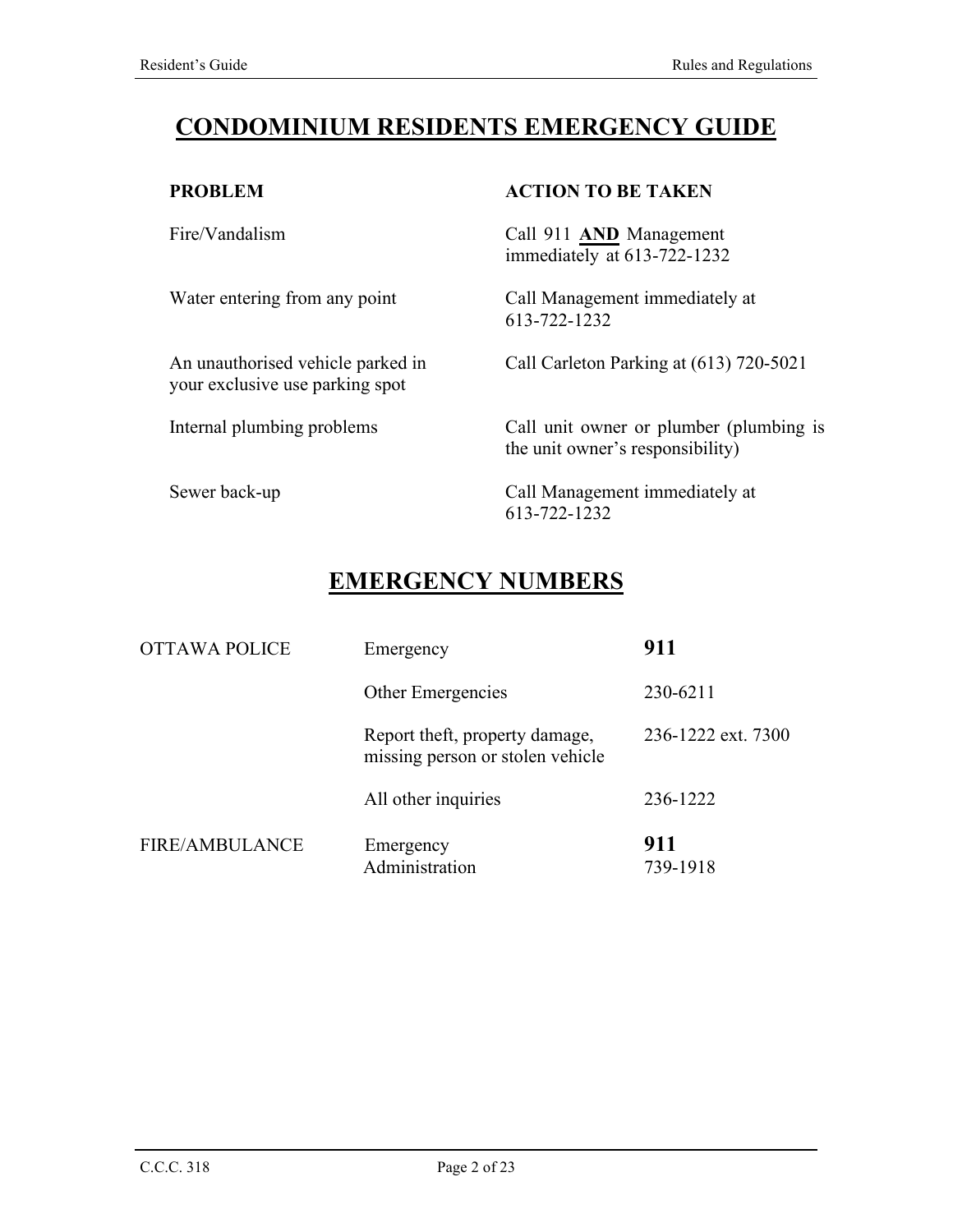## **OTHER EMERGENCY NUMBERS**

| Inquiries and Patient Information<br>for Civic, General and Riverside |                                             | 722-7000             |
|-----------------------------------------------------------------------|---------------------------------------------|----------------------|
| <b>Queensway-Carleton Hospital</b>                                    | Patient Inquiries<br><b>Emergency Dept.</b> | 721-2000<br>721-4710 |
| <b>L'hopital Montfort</b>                                             |                                             | 746-4621             |
| <b>Children's Hospital of Eastern Ontario</b>                         |                                             | 737-7600             |
| <b>Poison Control Centre</b>                                          |                                             | 737-1100             |
| <b>TeleHealth Ontario</b>                                             |                                             | 1-866-797-0000       |
| <b>Enbridge Consumers Gas Emergency Line (24 Hours)</b>               |                                             | 1-866-763-5427       |
| <b>Ottawa Hydro Emergency Services (24 Hours)</b>                     |                                             | 738-6400             |
| <b>City of Ottawa By-law Enforcement</b>                              |                                             | 311 or 580-2400      |

## **HINTS ON** K**EEPING YOUR HOME EFFICIENT**

- 1. Annual cleaning and servicing of the furnace & water heater improve their efficiency and keep your gas bill lower.
- 2. Window tracks/sliders should be kept clean so that the windows close properly and reduce heat loss.
- 3. The plastic edging on your windows should be checked annually to ensure that it is tight fitting and operates correctly. This will prevent ice build-up on the glass as well as preventing cold air from entering.
- 4. Having the electrical panel inspected every few years to ensure that all the connections are tight and that the circuit breakers are operating correctly. If you notice that you are changing light bulbs frequently or if you are having other small electrical problems, these are indicators that something may be wrong*.*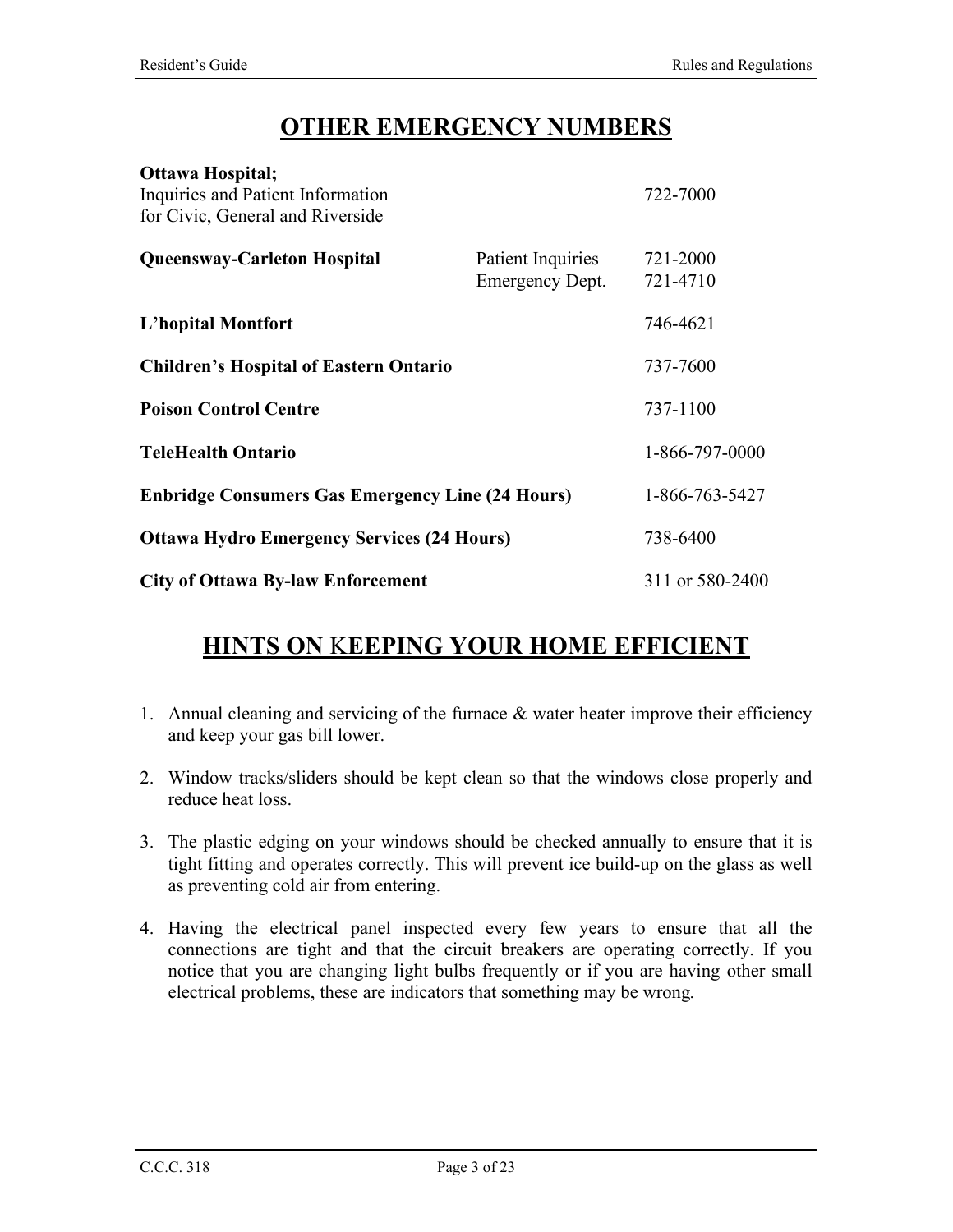## **TABLE OF CONTENTS**

| 1. |       |  |
|----|-------|--|
|    | 1.1.  |  |
|    | 1.2.  |  |
|    | 1.3.  |  |
|    |       |  |
|    | 2.1.  |  |
|    | 2.2.  |  |
|    | 2.3.  |  |
|    | 2.4.  |  |
|    |       |  |
| 4. |       |  |
|    | 4.1.  |  |
|    | 4.2.  |  |
|    | 4.3.  |  |
|    | 4.4.  |  |
|    | 4.5.  |  |
|    | 4.6.  |  |
|    | 4.7.  |  |
|    | 4.8.  |  |
|    | 4.9.  |  |
|    | 4.10. |  |
|    | 4.11  |  |
|    | 4.12. |  |
|    | 4.13. |  |
|    | 4.14. |  |
|    | 4.15. |  |
|    | 4.16. |  |
|    | 4.17. |  |
|    | 4.18. |  |
|    | 4.19. |  |
|    | 4.20. |  |
|    | 4.21. |  |
|    | 4.22. |  |
|    | 4.23. |  |
|    | 4.24. |  |
|    | 4.25. |  |
|    | 4.26. |  |
|    | 4.27. |  |
|    | 4.28. |  |
|    | 4.29. |  |
|    | 4.30. |  |
|    | 4.31. |  |
|    | 4.32. |  |
|    | 4.33. |  |
|    | 4.34. |  |
|    | 4.35. |  |
|    | 4.36. |  |
|    | 4.37. |  |
|    | 4.38. |  |
|    |       |  |
|    |       |  |
|    |       |  |
|    |       |  |
|    |       |  |
| 5. |       |  |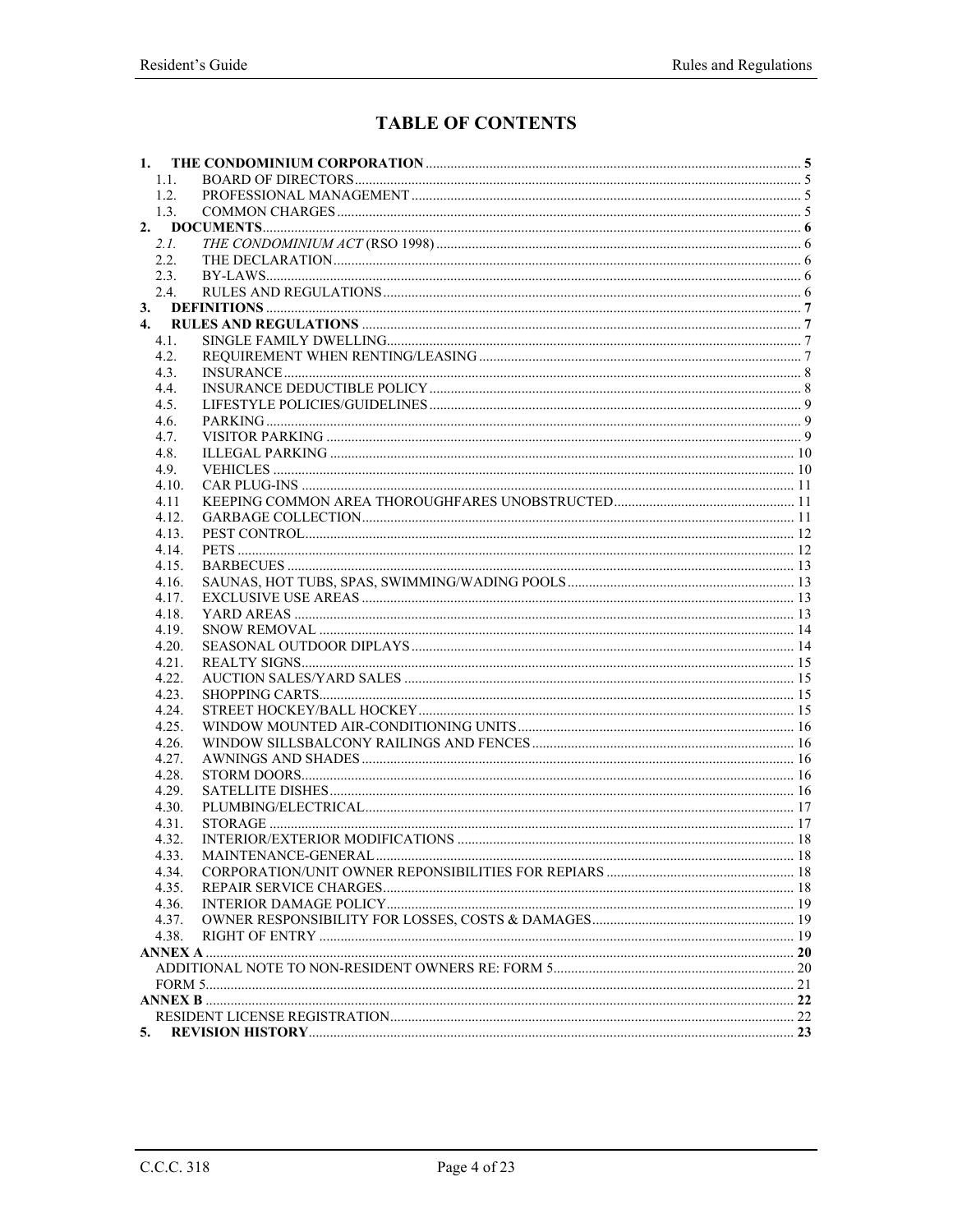### **1. THE CONDOMINIUM CORPORATION**

#### 1.1. BOARD OF DIRECTORS

The Board is elected by the owners of the Corporation to act on their behalf in order to make the decisions required for the day-to-day operations of the Condominium. Generally, this means directing the Property Management Firm and overseeing the results of such direction. Decisions of the Board are made in good faith with the best interest of all Owners in mind.

The position of a Director is a volunteer one and, therefore is not remunerated. New Directors are elected at the Annual General Meeting (AGM) of the Corporation.

All Corporation issues are tabled at Board meetings. Following recommendations, decisions are made by Board members and implemented. Residents can communicate with Board members by directing their requests to the Property Manager. The agenda will be amended accordingly where the Resident will have an opportunity to attend the Board meeting and present his/her issues, providing a written request has been received from the Resident prior to the date of the meeting.

#### 1.2. PROFESSIONAL MANAGEMENT

The Property Manager is an employee of the Property Management Firm, which is hired by the Condominium Corporation. Under the direction of the Board, he/she assumes responsibility for ensuring that all tasks that are necessary to the day-to-day operations of the Corporation are carried out in an effective manner. The Property Manager attends Board meetings to provide a status report on current issues, answer questions, make recommendations and take direction from the Board on future action required.

All Residents should be familiar with the Property Manager's office telephone number as well as emergency numbers. All complaints, problems, requests and recommendations should be directed to the Property Manager. The Property Manager will then address these issues and channel requests to the Board if necessary.

#### 1.3. COMMON CHARGES

The Corporation funds its operations by levying a condominium fee on the Unit Owners. This fee is payable in twelve equal monthly instalments on the first of the month. The money from the levy pays expenses, charges and costs of running the Corporation on a day-to-day basis and to set aside funds for replacement of common elements based on their life expectancy. The monthly assessment is determined in the following manner:

a) The Board prepares an annual budget containing an estimate of ongoing and projected costs and special projects for the coming year. This budget also includes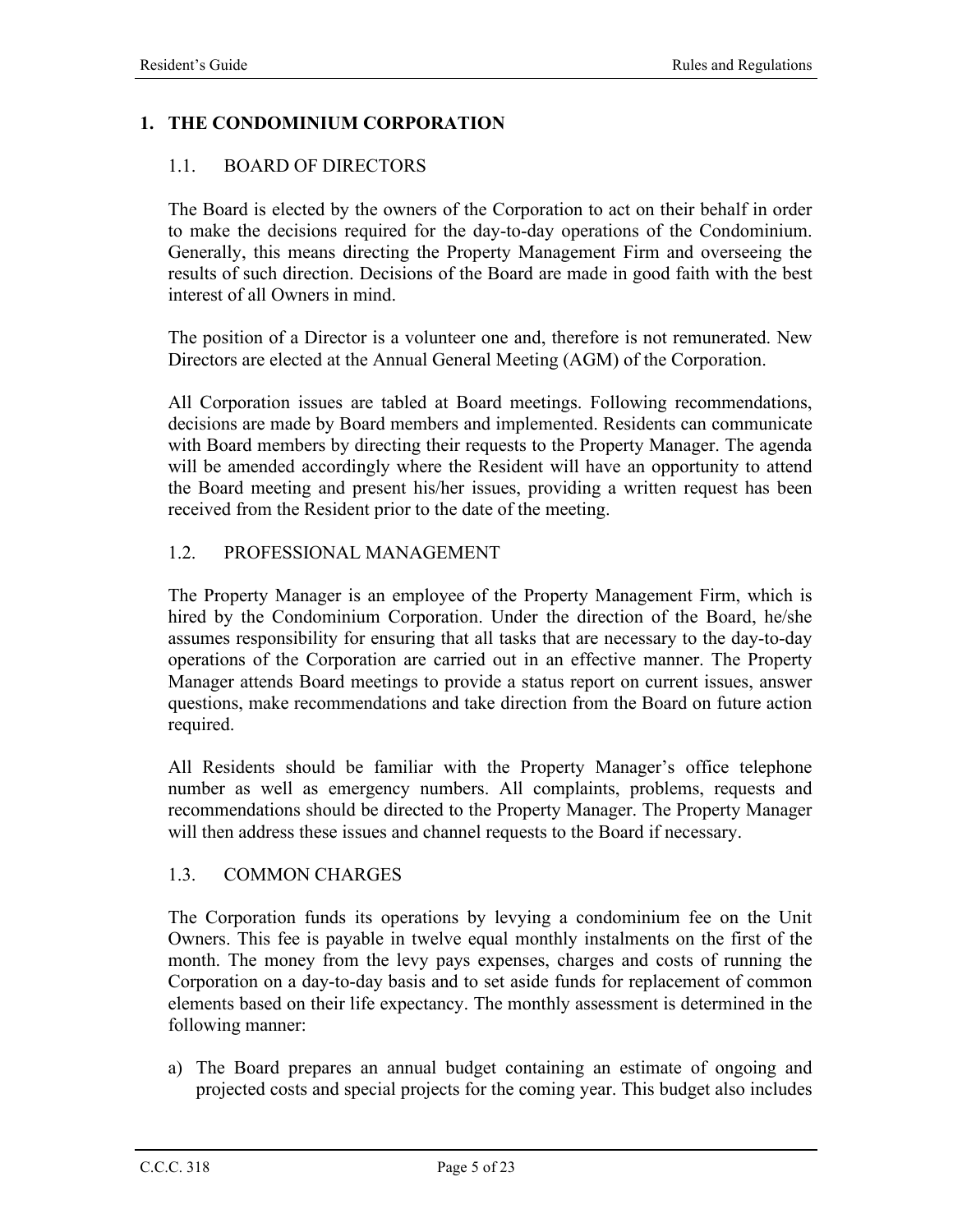an allocation to the reserve fund for expected common element replacements or repairs, in accordance with the *Condominium Act of Ontario*.

b) Each Owner's condominium fee is assessed on the basis of Schedule "D" (for each unit's percentage, consult your copy of the Declaration, Schedule "D" which all Unit Owners received at the time of purchase).

### **2. DOCUMENTS**

#### 2.1. *THE CONDOMINIUM ACT* (RSO 1998)

This Act, which is part of the provincial legislation, governs the operation of condominiums in Ontario. It was originally written for developers and subsequently rewritten to provide protection for the Owners and Boards of Directors following the Keeley Report. The Act takes precedence over all other documentation, declarations and By-laws of individual condominiums.

#### 2.2. THE DECLARATION

This document was originally prepared by the developer. It is more specific than the Act and includes such issues as the proportion of common interests, the use of units and common elements and responsibilities of the Corporation.

#### 2.3. BY-LAWS

These are Corporation laws which have been passed by the majority of Unit Owners and consist of:

- election of Directors;
- agents and officers of the Corporation;
- management of the property;
- responsibilities of the Corporation and duties of Directors;
- assessment and collection of the common element fees; and
- general conduct and affairs of the Corporation.

#### 2.4. RULES AND REGULATIONS

The Board may make rules governing the use of the common elements for safety, security or for the welfare of the Residents. These rules must be reasonable and consistent with the Act, Declaration and By-laws. These rules are effective 30 days after a notice has been given, and if no written petition has been received by the Board from Owners representing at least 15% of the total units. If such a petition is received, the Board must call a meeting of the Owners according to the directions of the signed petition.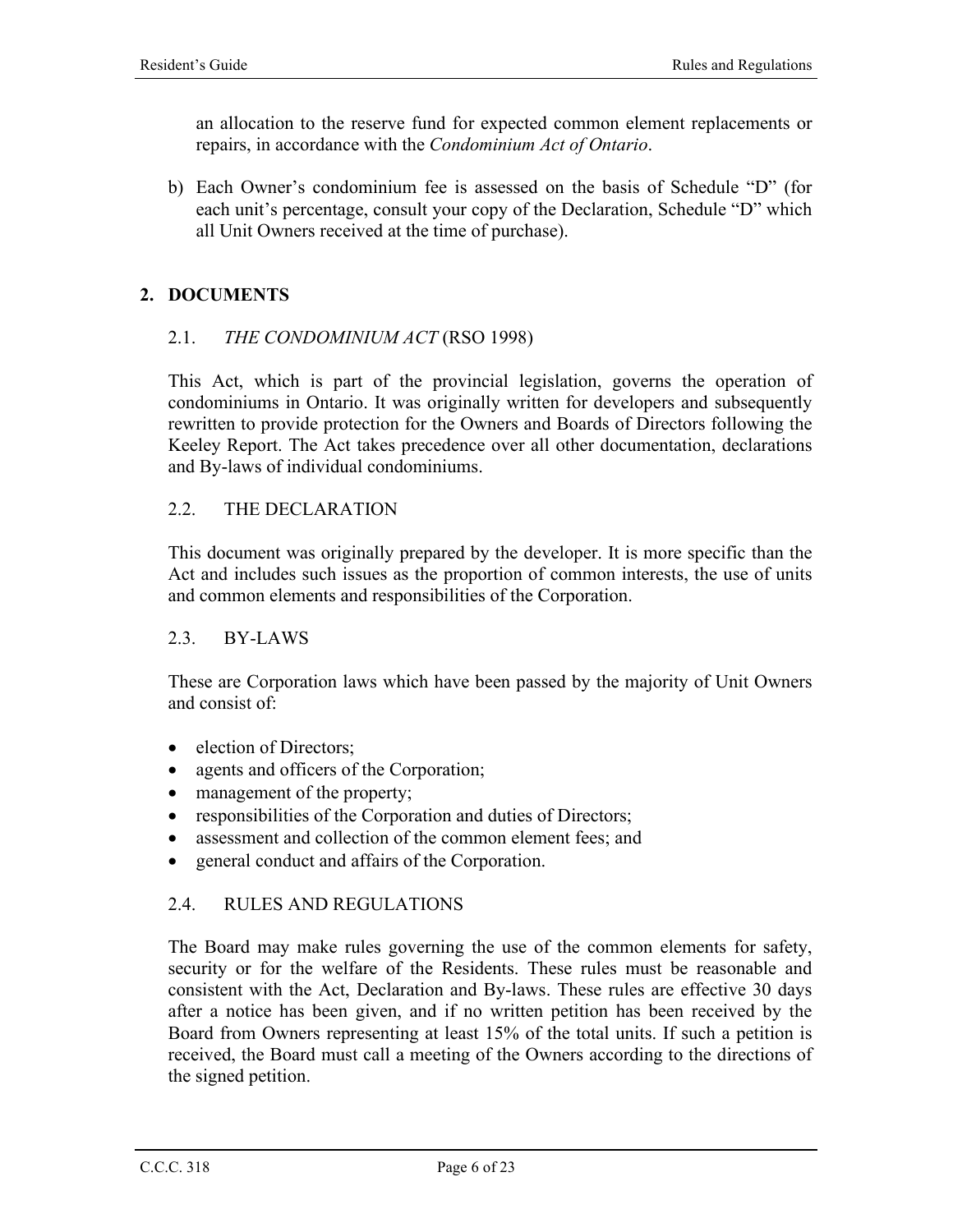### **3. DEFINITIONS**

The following are definitions to assist in understanding the terms used in the Rules and Regulations. The legal definitions are contained in the Declaration.

| CONDOMINIUM CORPORATION | This is the organisation which is formed by<br>the incorporation of the Unit Owners in a<br>specific residential development.                                                                                                                              |
|-------------------------|------------------------------------------------------------------------------------------------------------------------------------------------------------------------------------------------------------------------------------------------------------|
| <b>COMMON ELEMENT</b>   | This generally means all of the unit from the<br>drywall out, excluding items which service<br>or pertain to one unit in particular, and all of<br>the Corporation property including the<br>exclusive use area. See Section 4.24. for<br>further details. |
| <b>EXCLUSIVE USE</b>    | This is an area which is for the exclusive use<br>of the Resident of a unit (e.g. backyard and<br>parking). These areas are subject to control<br>by the Corporation.                                                                                      |
| <b>UNIT</b>             | This is the dwelling area bounded by the<br>inside of the walls, the upstairs ceiling and<br>the basement floor. (See Schedule "C" of the<br>Declaration).                                                                                                 |

#### **4. RULES AND REGULATIONS**

#### 4.1. SINGLE FAMILY DWELLING

The Declaration states that the units shall be used as private, single family residences. Each Unit Owner shall ensure that all Residents in his/her unit comply with all zoning restrictions describing permissible uses of a single family dwelling in a residential zone, and that no activity is permitted to occur which would cause a nuisance to other Residents.

#### 4.2. REQUIREMENT WHEN RENTING/LEASING

It is the responsibility of the Owner, using Form 5 (see ANNEX A), to report the name of the new Tenant(s) to whom he/she has rented a unit. The Owner is to ensure the new Tenant delivers the following undertaking to the Property Manager:

"I undertake that, I and the members of my household, will in using the unit rented by me and the common elements, comply with the *Condominium Act*, the Declaration, By-laws and rules of the Corporation during the term of my tenancy."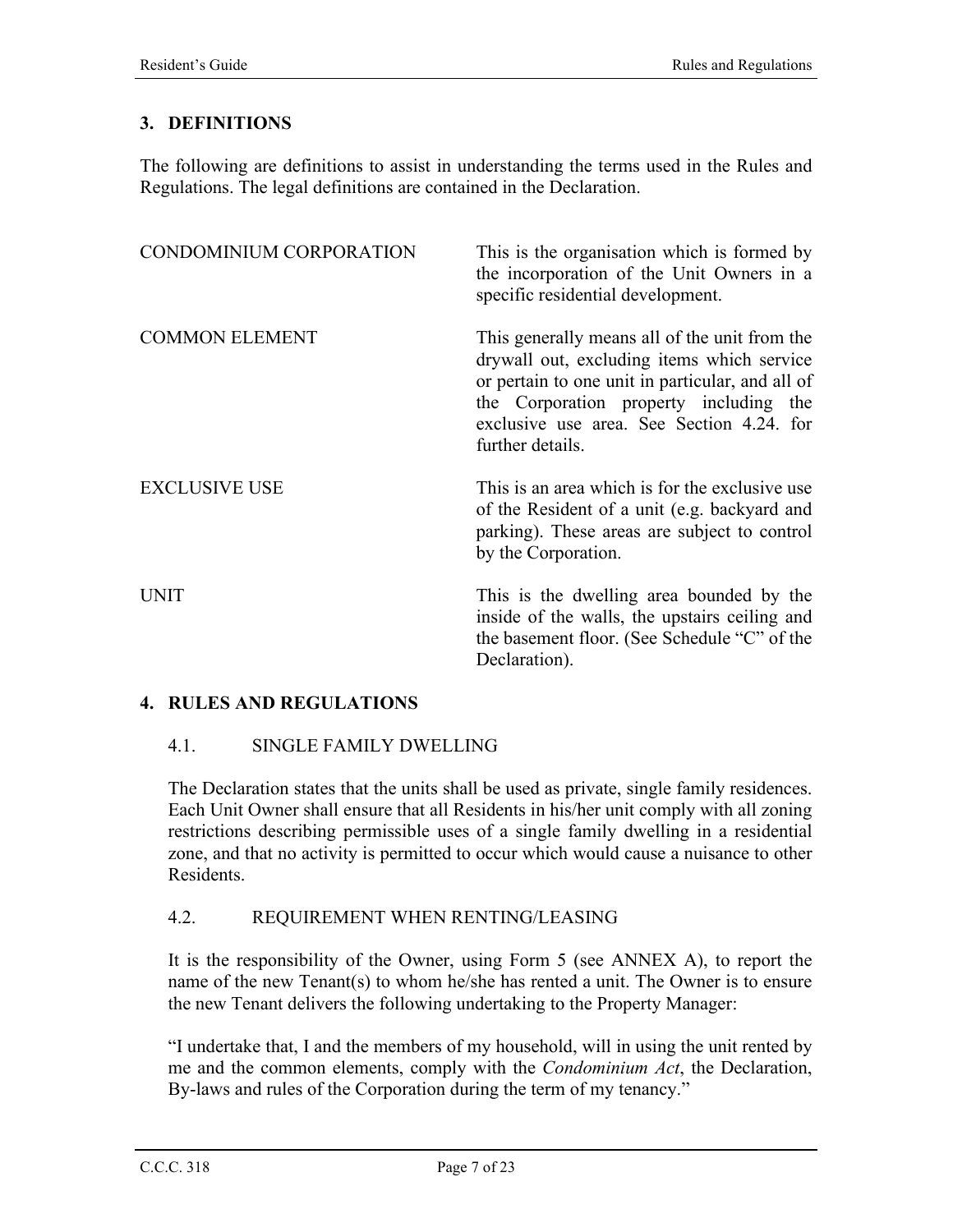### 4.3. INSURANCE

The Corporation has an all-risk coverage insurance on more than just the common elements. Individual Unit Owners need only insure their personal belongings plus any improvements or additions made to their homes by themselves or previous Owners (e.g. wallpaper, chandeliers, additional or upgraded floor coverings, etc). Owners should also obtain personal liability insurance together with coverage for glass breakage.

Most insurance companies today are familiar with the peculiarities of condominium living and offer "condominium riders" or tenant packages suitable to condominium Owners' needs.

If a unit is occupied or used by anyone in such a manner as to result in an increase in premium cost of any policy of insurance placed by or on behalf of the Corporation, the Owner of such unit shall reimburse the Corporation of such increase and such increase in premium cost shall be added to the Owner's contribution towards the common expenses.

No Owner shall do, or permit anything to be done in his/her unit or bring or keep anything therein which will in any way increase the risk of fire or the rate of fire insurance on any building or on property kept therein. Any loss, cost or damages incurred by the Corporation by reason of the breach of the foregoing by any Owner, his family, guests, servants, agents or occupants of his unit shall be borne by such Owner and may be recovered by the Corporation against such Owner in the same manner as common expenses.

If a resident leaves a window opening winter, causing pipes to freeze and burst and possibly damaging adjacent or lower units as well as his/her own, the resident can be held liable for damages. The same applies to a window left open in a rainstorm, an overflowing bathtub or a fire starting in one unit and damaging others. It is the owner/resident's responsibility to ensure that he/she has sufficient insurance coverage.

#### 4.4. INSURANCE DEDUCTIBLE POLICY

Where an insurance claim is made by the Unit Owner against the Corporation's insurance policy for loss or damage to non-common elements (within the unit) the claiming Owner will be responsible for the deductible portion of each claim. Damage resulting from failure of common elements will not be subject to the above. It is the Unit Owner's responsibility to notify the Corporation of problems in a timely fashion to ensure that problems are corrected immediately.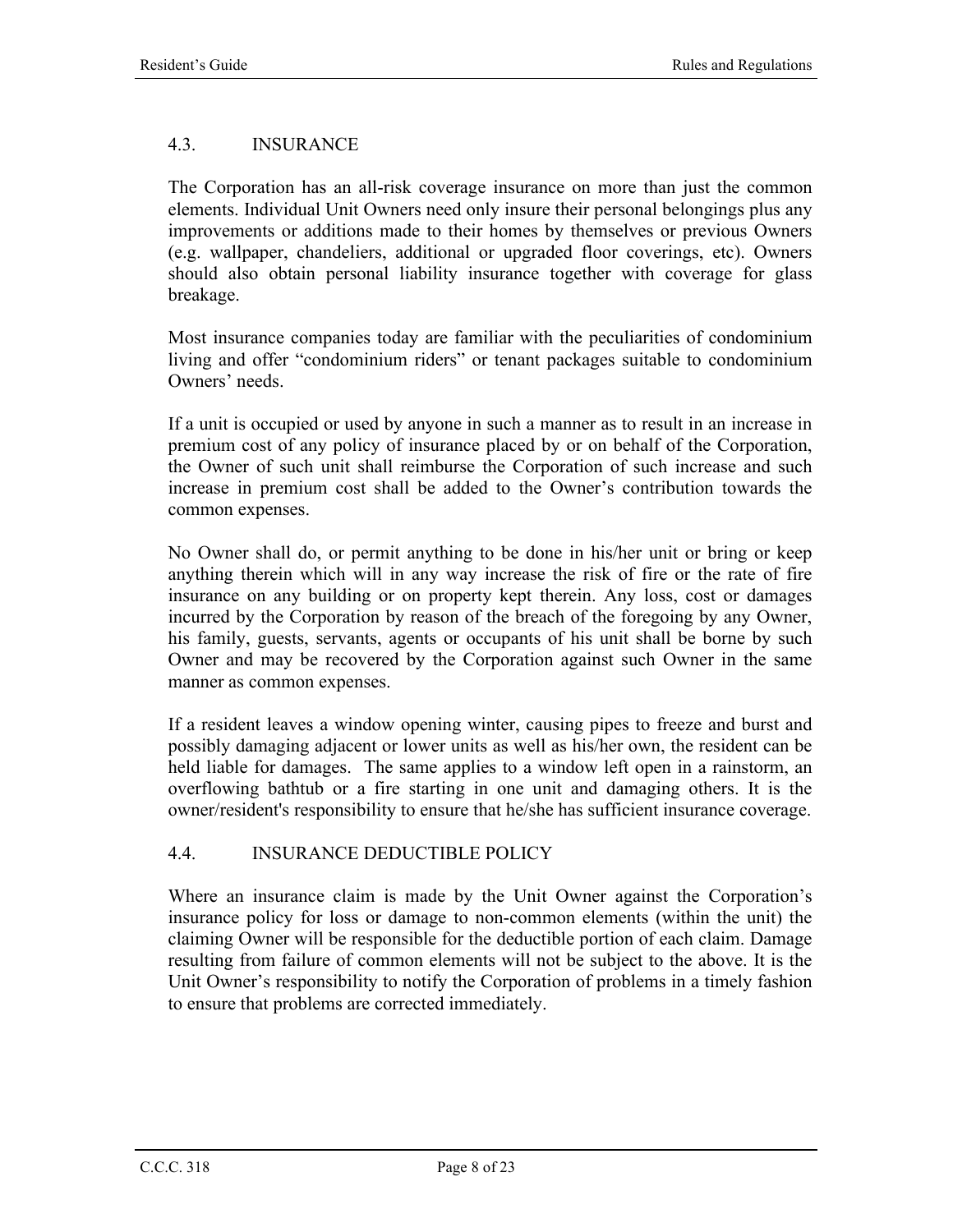### 4.5 LIFESTYLE POLICIES/GUIDELINES

Owners /renters, their families, guests, visitors and servants shall not create or permit the creation of, or the continuation of, any noise or nuisance which in the opinion of the Board may or does disturb the comfort or quiet enjoyment of the property by the other owners/renters, their families, guests, visitors, servants and persons having business with them. If noise becomes a nuisance first contact the resident concerned and ask him/her to reduce the noise level. If this is not successful, contact the Gloucester Police and make a formal complaint. Please notify the Board in writing of your actions. Remember, the City of Ottawa has am 11 p.m. noise by-law.

### 4.6. PARKING

Each unit has the exclusive use of one parking space only to be used for the vehicle driven by the Resident on a regular basis.

Residents are asked to provide their license plate number to the Property Management firm in order to facilitate surveillance of the parking area. Please see ANNEX B.

Residents requiring an additional space for a second vehicle must make arrangements to lease a space which is not being used.

#### 4.7. VISITOR PARKING

All visitors' vehicles must be parked in the designated visitor parking spaces. Guests planning to stay overnight or between the hours of 2 AM and 7 AM must register their vehicles with Carleton Parking Management by calling 720-5021 at anytime, however the Corporation recommends that the vehicle be registered immediately. The following information is required when registering:

- 1) License plate number;
- 2) Unit address being visited; and
- 3) Number of nights required (not exceeding three nights in a seven-day period unless previously authorised by the Property Management firm).

No vehicle may be registered for more than 72 hours without making prior arrangements with the Property Management Office. To obtain visitor-parking extensions, you must contact the Property Manager Monday to Friday between the hours of 9 a.m. and 4 p.m.

Any vehicle belonging to a resident which is parked in a visitor's parking area is illegally parked and will be ticketed and/or towed away. This may occur at any time of the day or night.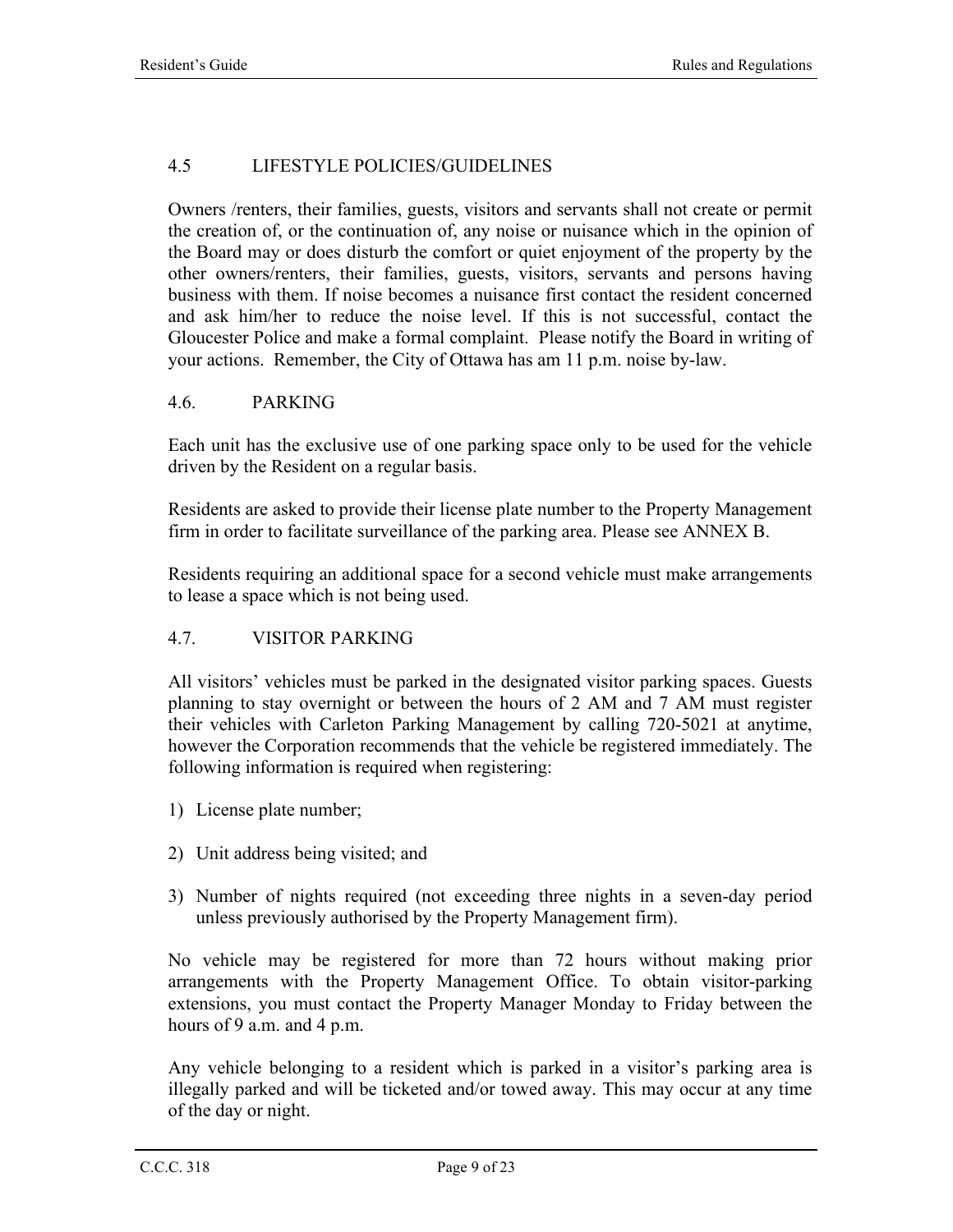Any vehicle belonging to a guest which is parked overnight and is not registered may be subject to ticketing and/or towing.

Please be sure to advise your guests of this policy.

#### 4.8. ILLEGAL PARKING

All roadways in the condominium development are designated City of Ottawa fire lanes and must be kept clear at all times in accordance with all applicable municipal By-laws. Any vehicle (guest or visitor) parked in an area designated as a fire lane is subject to ticketing and/or tow-away at any time.

Any vehicle parked in a Resident's space either exclusive use or leased may be towed away at the request of the Resident. In such a case the Resident must:

- a) before 10:00 p.m. contact the City of Ottawa By-law Enforcement by calling the 24-hour Client Service Centre at 580-2400 or 3-1-1-; or
- b) after 10:00 p.m. contact the City of Ottawa Police by calling 236-1222 or 3-1-1; and
- c) request that the offending vehicle be towed away.

The Resident will be required to produce proof of exclusive use to the parking space and be required to sign a complaint with the City of Ottawa By-law Enforcement or City of Ottawa Police.

#### 4.9. VEHICLES

Motorcycles may be parked in the parking space allocated to the unit. Motorcycles are not permitted to be parked anywhere on the grass or in the exclusive use rear yard.

Trailers will be permitted in Resident's parking spaces only for the purposes of loading and unloading for up to a maximum of 24 hours.

The parked vehicle must not exceed the boundaries of the parking space and must not obstruct the roadway in any way. The vehicle should be parked within these boundaries so that it does not impede access to vehicles on either side of it.

Heavy-duty commercial vehicles with single or dual rear-axles are not to be parked in either reserved or visitor parking at any time. Only light-duty trucks, vans, or automobiles are permitted in these areas. Moving company trucks parked on the property for the purposes of loading or unloading the belongings of a Resident are exempt.

No recreational vehicles are permitted on the property except for loading/unloading.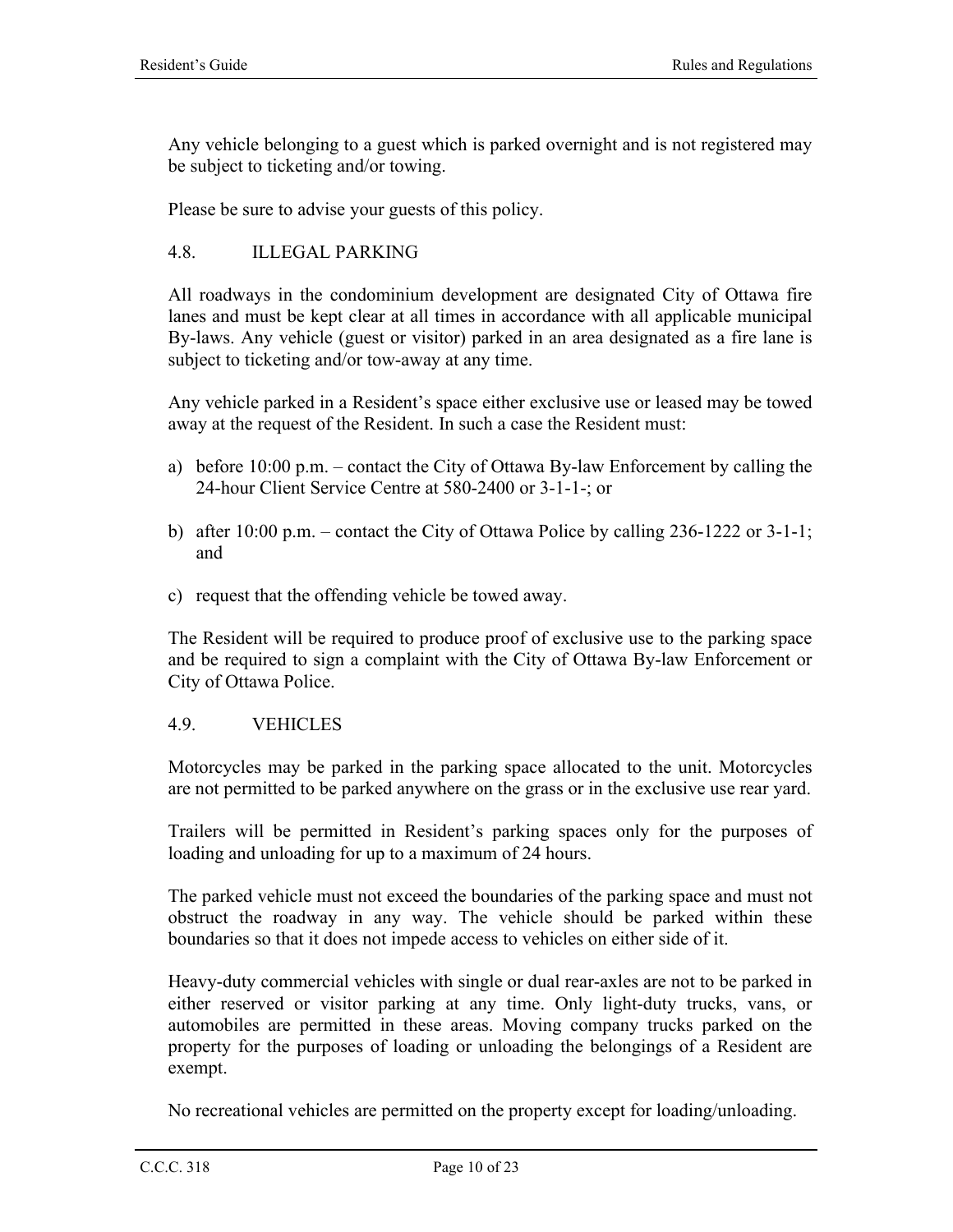No repairs shall be made to any motor vehicle at any time while on the property. It is however permissible to conduct vehicle repairs in garages, preferably with the door closed.

No vehicle shall be parked in an area other than a designated parking area.

The designated user of a parking space shall keep the space clean and free of materials or any condition likely to cause a nuisance, hazard or any damage to the property, or any risk of fire. Any damage caused to a parking space will be the responsibility of the owner to repair.

No vehicle shall be allowed to leak onto any part of the common elements. Any owner who allows this to occur must immediately clean up the leak and take immediate action to avoid further leaks. All damage caused by such leaks shall be repaired immediately and at the expense of the owner.

Only road-worthy, plated and insured motor vehicles shall be kept in the parking space. Parking spaces are designed for operating vehicles. Any vehicle deemed to be abandoned or unsightly by the Board will be removed by the owner or by the Corporation.

Unit owners are responsible to ensure that the vehicle parked in their assigned spot does not damage the asphalt surface. The Corporation reserves the right to deny parking privileges to any vehicle causing damage to the asphalt surface of the parking area until such time as the vehicle is repaired. Any repairs required to the asphalt as a result of such damage may be charged back to the Unit Owner.

Any vehicles placed on the property in contravention of these rules, and after reasonable notices being provided, shall be ticketed and/or towed at the risk and expense of the owner of the vehicle.

The above policies include all motor vehicles whether two or three or four-wheeled.

#### 4.10. CAR PLUG-INS

 $N/A$ 

#### 4.11. KEEPING COMMON THOROUGHFARES UNOBSTRUCTED

The corridors, lobbies, stairways, paths, entrances (Maisonettes) the entrances to the Garden Homes and other areas designed for passage shall be used for that purpose only and shall not be obstructed by bicycles, baby carriages, toys or other objects.

#### 4.12. GARBAGE COLLECTION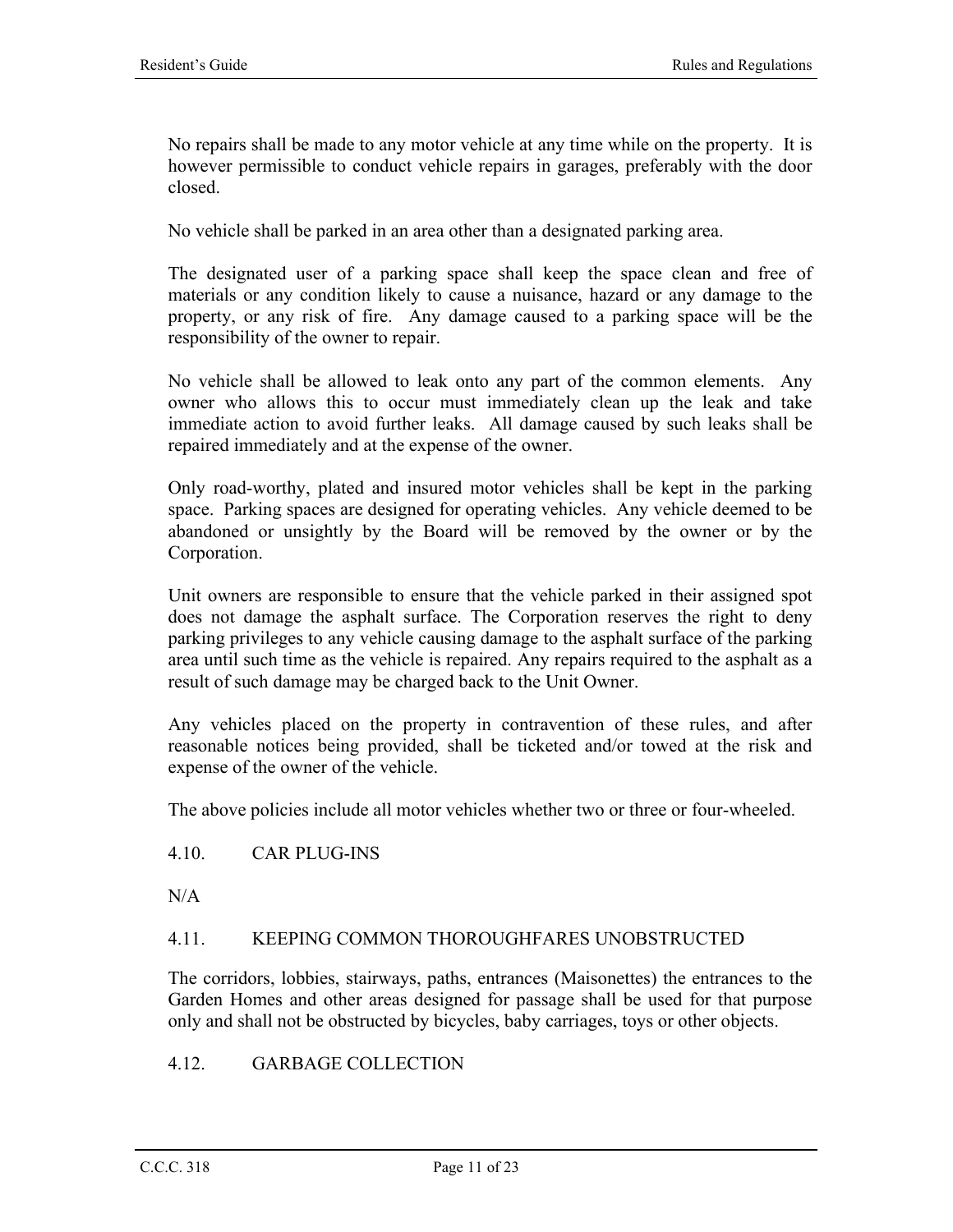Garbage collection occurs once per week, on Thursday morning. In a week where there is a holiday, garbage collection is one day later (on Friday). Residents should check their newspaper for the correct day.

Garden Home owners are requested to place their garbage at the curb no earlier than 7:00 p.m. the night before and should be using strong garbage bags or cans.

Maisonnette residents are to use strong plastic bags only when placing their garbage in their assigned garbage room.

Garbage is not to be left at the curbside collection area in shopping bags, "Kitchen Catchers", or cardboard boxes. Garbage is to be placed in sealed plastic garbage bags sold for this purpose or tied/bundled according to City of Ottawa guidelines for garbage collection.

The disposal of appliances, tires and other garbage that the City of Ottawa does not take must be disposed of properly. If the Corporation is able to determine who these items belong to that has been left at the curb or garbage room, the disposal cost will be charged back to the unit owner responsible. The garbage calendar that the City distributes lists what items are not accepted for regular pickup and you must make arrangements to pick up yourself.

Recycle bins or material to be recycled shall be kept in the backyard (town homes), inside the unit or in the garbage room (Maisonnettes) between collection days.

#### 4.13. PEST CONTROL

Residents experiencing trouble with pests (e.g. cockroaches, silverfish, rodents, etc) should report this to the Property Manager immediately to initiate corrective action. The management office will assign a company to eliminate the problem. In certain circumstances, it may be necessary to have the entire row of units treated in order to eliminate the possibility of spreading between the units.

#### 4.14. PETS

At no time may a pet be permitted to roam unleashed in the common areas of the condominium. No pet is permitted to be tied to a common element.

Each pet owner is to ensure that his/her pet does not befoul or damage Condominium property. If a pet should defecate anywhere on Condominium property, whether in an exclusive-use area or on common elements, the owner shall immediately gather up the droppings and dispose of them within his/her own home.

The Corporation reserves the right to have any accumulation of animal feces removed, and the cost of this removal plus an administrative charge assessed to the Unit Owner by the Property Management firm.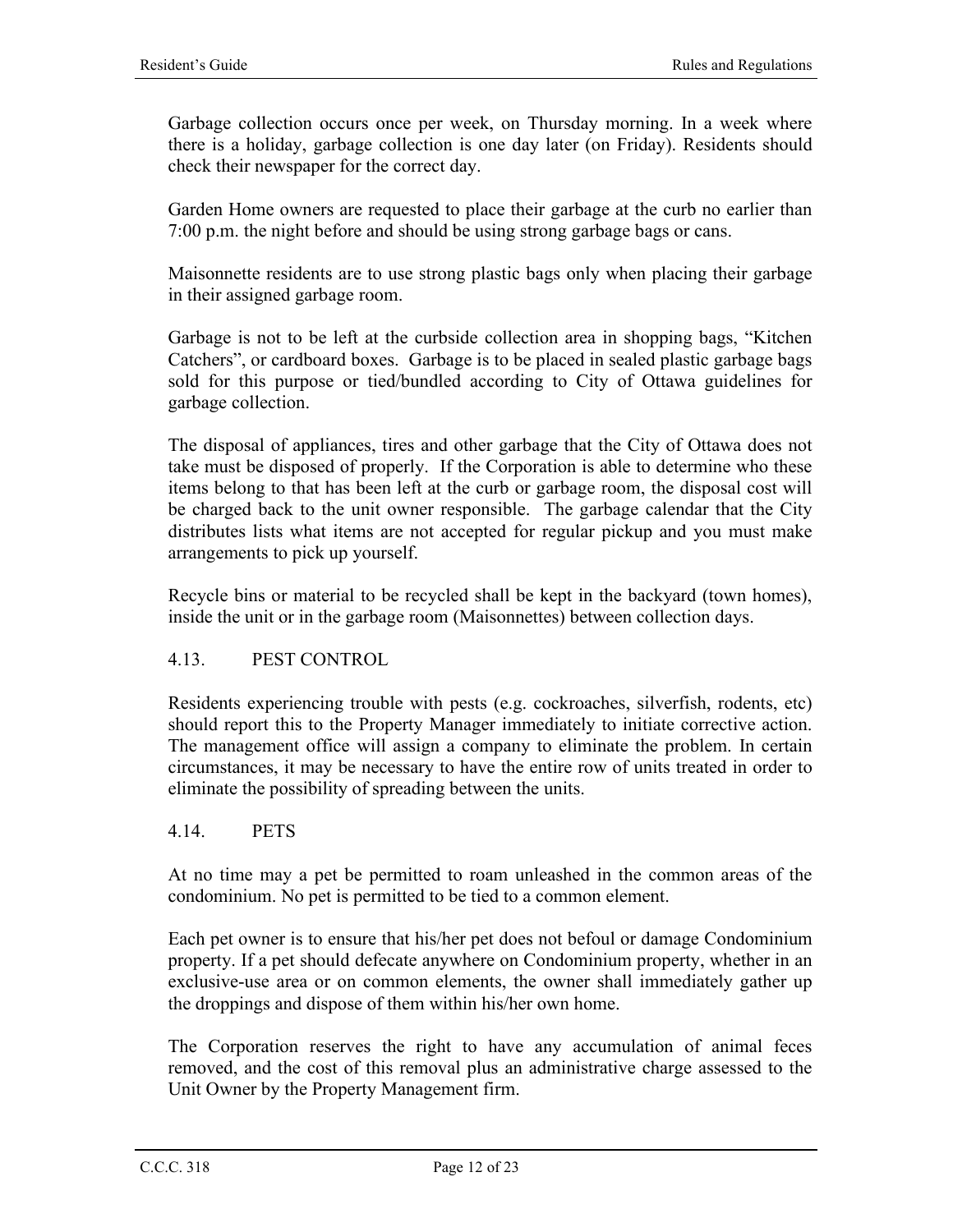Each pet owner is to keep the pet quiet at all times in accordance with applicable municipal By-laws.

If the owner is found to be in violation of the above municipal By-laws, the Unit Owner and/or Tenant shall be served with a notice to remove the animal from the property within 14 calendar days. It is incumbent upon the Unit Owner to ensure compliance.

#### 4.15. BARBECUES

Nothing shall be burnt or cooked in the common areas except for cooking in any exclusive use area of a unit; garages and Garden Home front lawns excluded. (only gas barbecues are permitted). In keeping with your Gloucester Fire Department regulations, the propane tank of your gas barbecue cannot be stored indoors at any time.

#### 4.16. SAUNAS, HOT TUBS, SPAS, SWIMMING/WADING POOLS

Saunas, hot tubs, and spas are not permitted in either the front or rear yards for safety reasons.

Children's wading pools are permitted only when supervised by an adult and must be emptied when not in use and unsupervised.

Any Resident filling a wading pool with water automatically assumes all responsibility for any safety issues surrounding it. The Corporation will not be held responsible for accidents of any nature or magnitude resulting from the use of a wading pool.

#### 4.17. EXLUSIVE USE AREAS

The exclusive use areas i.e. balconies, backyards, etc. must be kept neat at all times and not used as storage areas. If, in the opinion of the Board an exclusive use area becomes unsightly, the Board reserves the right and duty to insist upon rectification within seven (7) days.

#### 4.18. YARD AREAS

The appearance and cleanliness of the yard areas are the responsibility of Unit Owners.

Residents must ensure that:

- 1) The patio must be kept clean and tidy;
- 2) No structure is attached to the unit;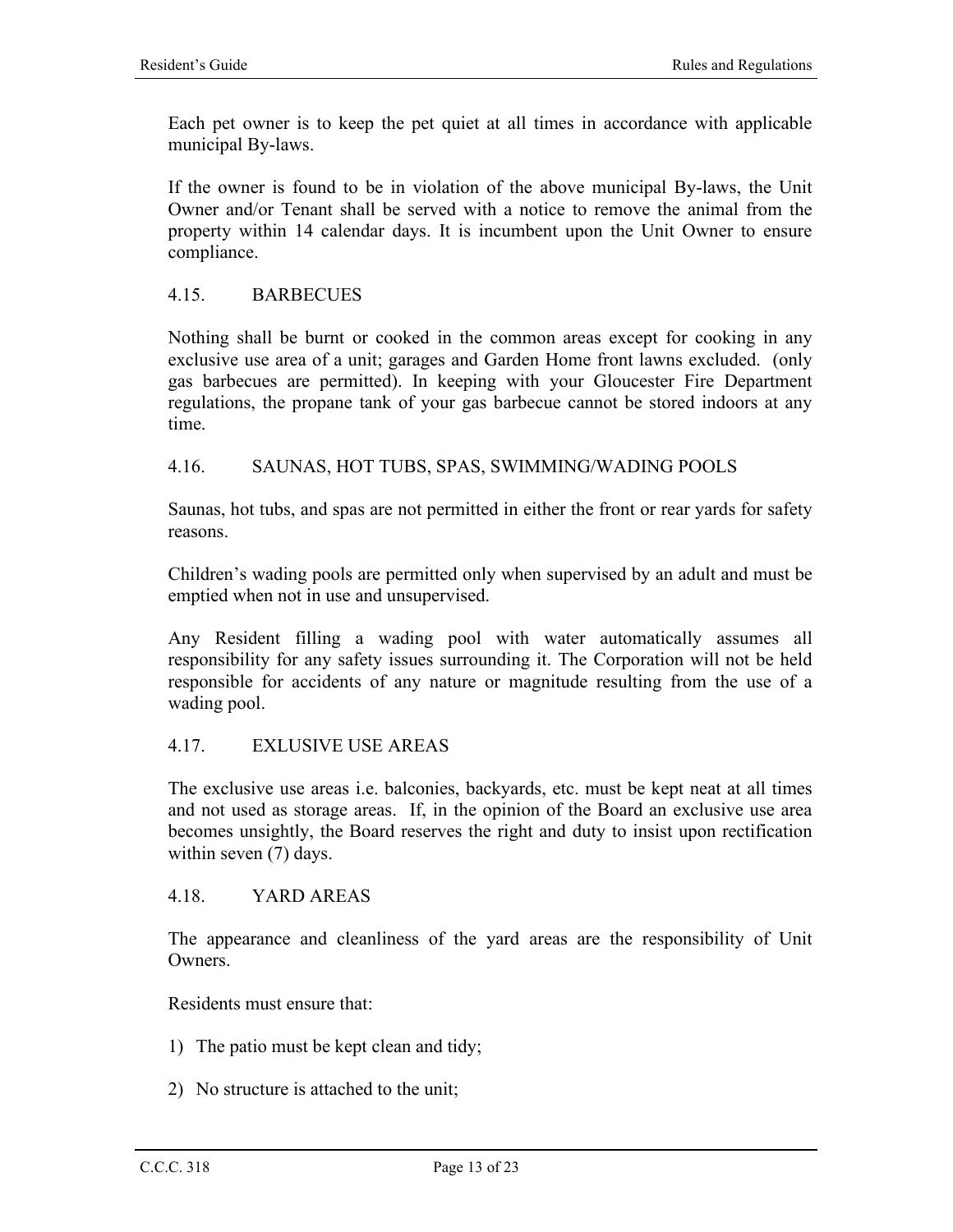- 3) Hanging clothes is not permitted.
- 4) Hammocks and clotheslines are not to be strung; and
- 5) Flowers and other vegetation planted by the Resident must be properly maintained.

It is acceptable to install (professionally) either grey or reddish coloured patio stones or reddish coloured inert-locking bricks in the exclusive use backyard area of your Garden Home or the fenced-in area of the ground floor Maisonnettes. The Board is to be advised in writing prior to installation.

No excavation shall be made to the lands (common or exclusive use) for the purpose of building or for the improvement of gardens and grounds, and no soil, sand or gravel etc. shall be removed or added except with the written permission of the Board.

At the sole discretion and opinion of the Board and/or Property Manager, if the yard contains debris, the Unit Owner shall be warned and given seven (7) calendar days to have the debris removed. At the end of this period, if the Owner has taken no action, the Board/Property Manager shall arrange to have the yard cleaned, the debris disposed of and the cost plus an administrative charge assessed to the Unit Owner by the Property Management firm.

#### 4.19. SNOW REMOVAL

To ensure an efficient snow removal program your co-operation is required. Individual residents are responsible for removing their car to facilitate snow-removal operations. The contractors will not return to clear your parking area.

Individual Residents are responsible for the snow and ice removal from their steps at the rear entry to the unit (remember it is your fire escape route).

Any dangerous situation such as ice build-up should be reported immediately to the Property Manager.

#### 4.20. SEASONAL OUTDOOR DISPLAYS

Residents may place seasonal exterior displays in their own front or rear yards, which may include lights, displays, etc.

(a) Christmas lights are permitted after 15 November and are to be removed by 30 April at the latest. Christmas lights are not allowed to be turned on after 31 January. Christmas displays (snowmen, Santa Clause's, etc.) must be removed by 31 January.

(b) All other seasonal exterior displays (including, but not limited to; Halloween, Easter, etc.) are permitted up to 15 days prior to the date of the reason for the display,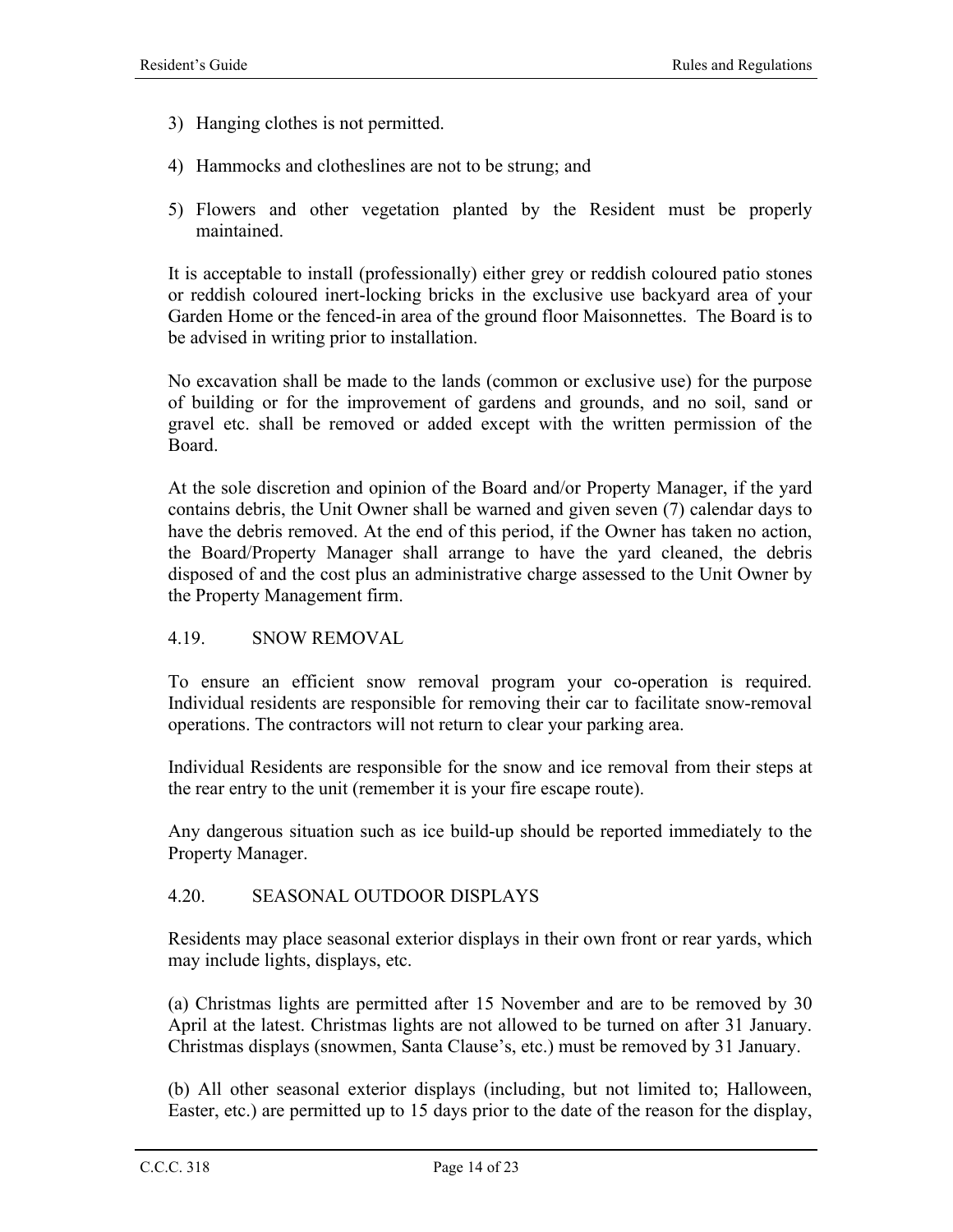and must be removed by no later than 15 days after the date of the reason for the display.

The only permitted power sources are external light fixtures or external electrical plugs.

Exterior light displays are to be CSA approved outdoor fixtures secured as listed below:

ON WOODEN SURFACES; only with small galvanised finishing nails. ON VINYL SIDING; only with special clips designed for this purpose.

*Any damage caused will be repaired and billed directly to the Unit Owner.* Be prudent; keep small children away from electrical dangers.

#### 4.21. REALTY SIGNS

No sign, advertisement or notices except realty signs are permitted. Only one realty sign not exceeding 60 cm (two feet) by 90 cm (three feet) shall be displayed at the entrance to the Corporation and at the front of the unit for sale.

#### 4.22. AUCTION SALES/YARD SALES

Yard sales are only permitted subject to prior *written approval* from the Board or the Property Manager. Auctions are prohibited.

From time to time, the Corporation may co-ordinate a community yard sale. No written permission is required to participate, however, residents are asked to consider the privacy of their neighbours when setting up tables.

#### 4.23. SHOPPING CARTS

Shopping carts are not to be abandoned on the Condominium property. If a Resident brings a shopping cart onto the property, he/she must return it to the store from which it came immediately after emptying it. Abandoned carts will be returned to the owner and the cost of this billed back to the Unit Owner.

#### 4.24. STREET HOCKEY / BALL HOCKEY

Street hockey / ball hockey, or any other sport or game in which a ball or any other object is hit or thrown shall not be played in the parking lot or on sidewalks.

#### 4.25. WINDOW-MOUNTED AIR-CONDITIONING UNITS

Window air-conditioning units must be installed in such a manner as to maintain the glassed appearance through the use of clear plexiglass panels only. Wood enclosures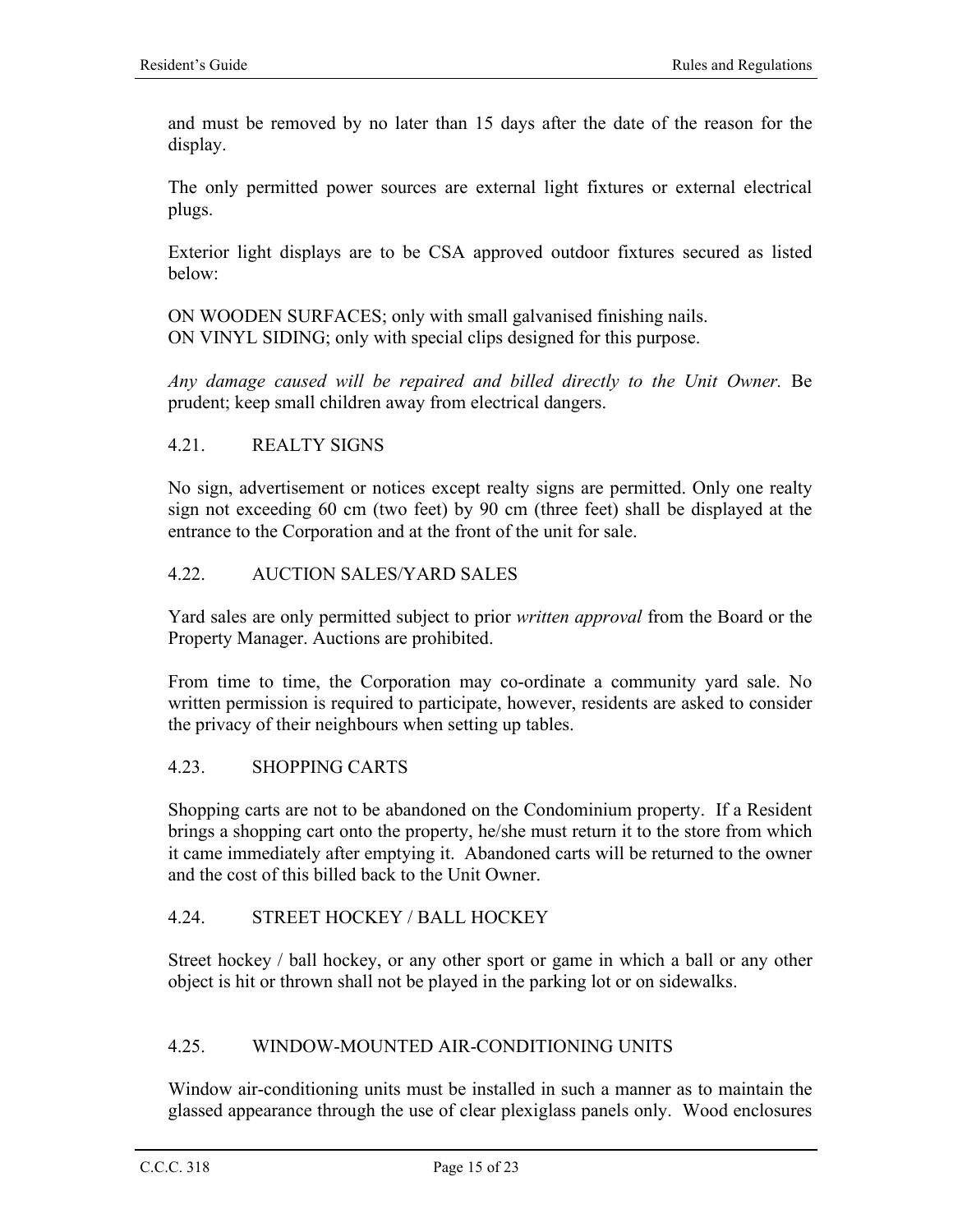are not permitted. Brackets are not to be fastened to the wall or to any exterior surfaces.

Air conditioning units must not be allowed to drip water down wall surfaces. The Resident shall ensure that all water discharged from the unit is directed away from wall surfaces in order to prevent staining.

The condenser shall have a noise level rating less than or equal to 48 dBA at a distance to the closest possible points of disturbance. The points of disturbance include, - but are not limited to: windows, doors and patio areas.

If the Board or the Property Manager receives written complaints concerning noise generated by any unit, they may demand that the unit be shut down until such time as it is repaired or removed.

Window air conditioners must not be installed prior to 01 May and removed by 01 October each year.

#### 4.26. WINDOW SILLS, BALCONY RAILINGS AND FENCES

Window sills, balcony railings, all fences and other external parts of any building shall not be encumbered with any garments, rugs, or other articles of any kind. You are reminded that balconies and yards are not to be used as storage areas.

#### 4.27. AWNINGS AND SHADES

No awnings or shades shall be erected over and outside of the windows without the prior written consent of the Board.

#### 4.28. STORM DOORS

Garden home owners are allowed to install aluminum storm doors at their own expense and maintenance. It must be dark brown in colour and of a very plain design. The Board is to be advised in writing prior to installation.

#### 4.29. SATELLITE DISHES

No television antenna, aerial, tower are permitted. Only one satellite dish is allowed per unit and must not be larger than 24 inches in diameter. The dish must be professionally installed with the use of butyl tape and neoprene screws. The cable must be properly secured and a reasonable effort must be taken to hide the cable. You are not permitted to drill holes through windows or door frames for cable access. The dish must be installed at the rear of the unit. Any installation requiring piercing of holes through the wall must be done by a professional. The top of the dish must be lower in elevation than the peak of the roof. All cables must be installed to best conceal them from view. All places (including roof and walls) which are pierced to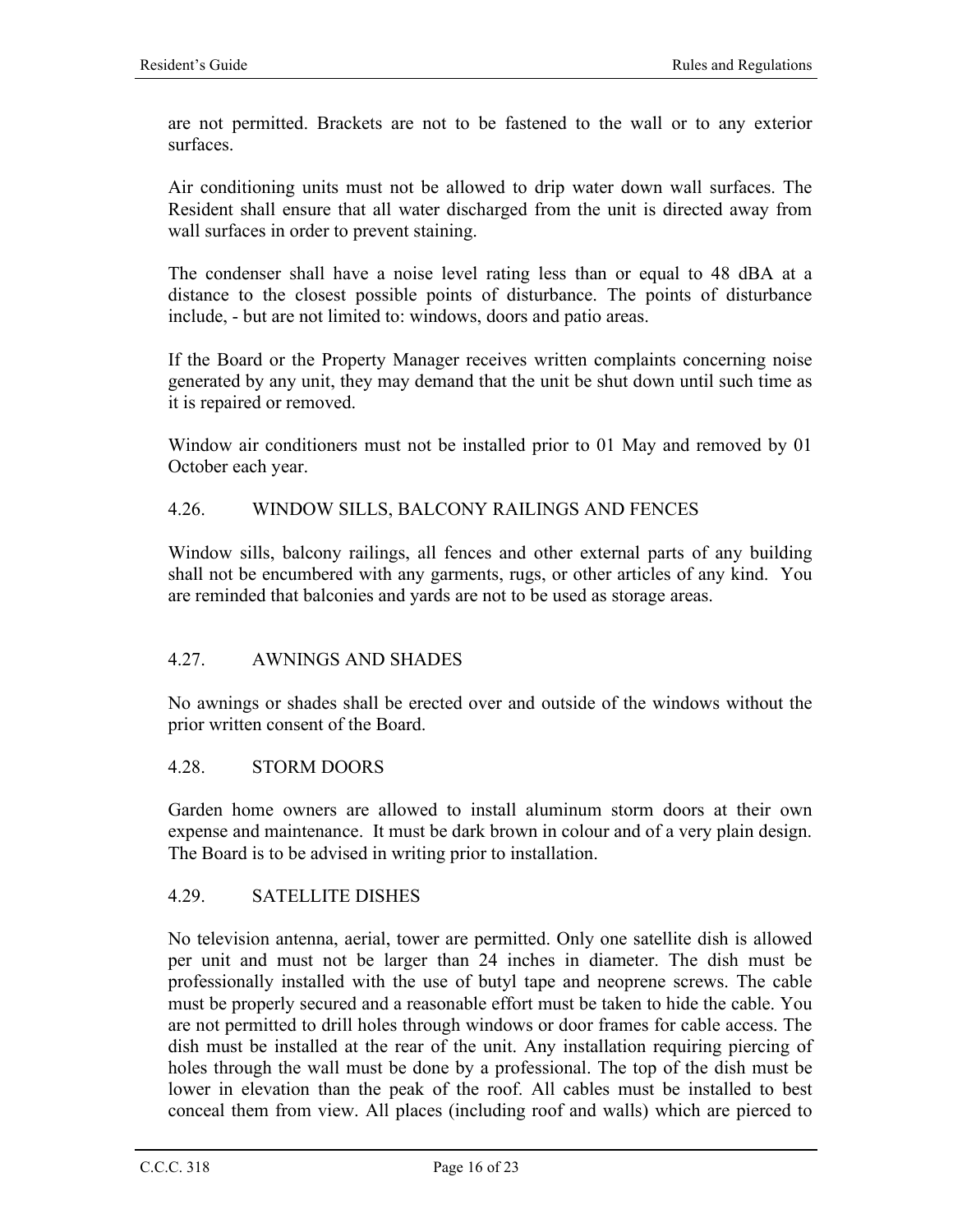effect the installation must be properly sealed as part of the installation. Owners must provide a written request and receive written approval from the Board of Directors before proceeding with the installation. Improper or unauthorized installations will be removed at the cost of the owner.

#### 4.30. PLUMBING/ELECTRICAL

No part of the structure of any unit, and no part of the drainage or plumbing system of any unit, and no part of any facility servicing more than one unit, or contained in a bearing or party wall shall be altered, removed, replaced, moved or extended, without the prior written consent of the Board.

Any damage to the plumbing, electrical, or heating systems, caused by the wrongful act of any owner/renter, their families, guests or visitors, or servants, shall be repaired at the expense of the unit owner/renter.

#### 4.31. STORAGE

No article or thing of any nature shall be stored for any period of time whatsoever on any part of the common elements.

#### Bicycles

In the case of Garden Homes, bicycles are to be stored in the garage (or basement if you so wish) but never in the front or back yard. Maisonnette residents are to use the Bike Rooms located in the basement of their respective Maisonnette building and not on their balconies. (No other item other than bikes may be stored in the Bike Rooms or they will be disposed of without notice). Bicycles are not to be taken up the inside stairs at any time in order to be placed in a unit because of the resulting wear and tear on the stairwell walls, doors etc. Residents in lower Maisonette units may, if they wish, keep their bicycles in their small yard provided it is kept upright and flush to the wooden fence. Those Maisonnette residents, who need access to the bicycle storage rooms, should contact the Board of Directors in writing. The Corporation accepts no responsibility whatsoever for any article placed in the above mentioned storage rooms.

#### Firewood

Rules regarding the storage of firewood are based on available space, weight loads and overall appearance. A face cord is considered to be eight (8) feet long by four (4) feet high by sixteen (16) inches wide.

#### Maisonnettes (upper level)

- One (1) face cord maximum at any one time piled neatly at one end of the balcony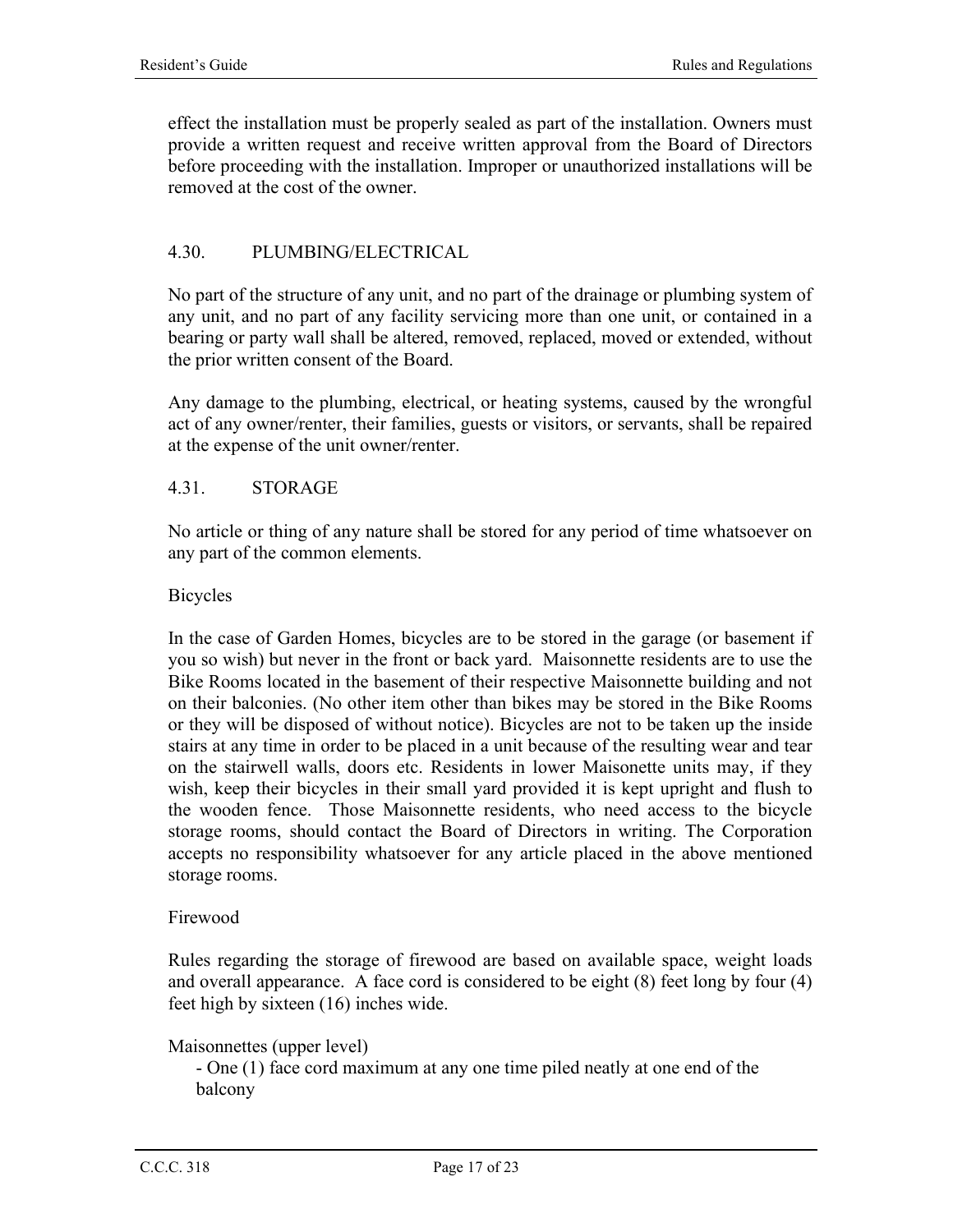Maisonnettes (lower level)

- One (1) face cord maximum at any one time piled neatly at one end of the balcony, and if you wish one additional face cord piled neatly under the balcony.

#### Garden Homes

- No limit provided it is stored in the garage (only) and that it does not eliminate any necessary parking space.

Firewood is never to be stored in the backyards or side areas of the Garden Homes nor should it ever be piled higher than the balcony railings of the Maisonnettes. You may cover your firewood with plastic provided it is brown, dark green, grey or clear in colour. Fluorescent orange etc. is not acceptable.

#### 4.32. INTERIOR/EXTERIOR MODIFICATIONS

Plans for any exterior or interior alteration, modification or change must be submitted for approval before any work is undertaken. Written requests only will be considered by the Board.

Descriptions of alterations etc. must include all necessary information i.e. height, width, size, shape, colour, location, etc. of the proposed undertaking. Should an existing drainage pattern be affected the proposed drainage pattern must be indicated. If the modification affects a neighbour, there should be consultation with him or her.

Any change whatsoever to the exterior of a unit must have the Board's approval. Only changes which are, in the Board's estimation, compatible with the existing design will be considered.

#### 4.33. MAINTENANCE – GENERAL

The Corporation is responsible for the maintenance and repair of common elements including some items in yards.

A policy of emergency maintenance and repair has been adopted which responds immediately to items requiring emergency repair. All others are considered to have a lower priority and in the interest of minimising repair cost these non-emergency items are batched in groups of similar type problems for attention.

#### 4.34. CORPORATION/UNIT OWNER RESPONSIBILITIES FOR REPAIRS

Unit Owners are responsible for repairs to damages caused by any previous Unit Owners, regardless of when it occurred. The Corporation reserves the right to inspect these repairs.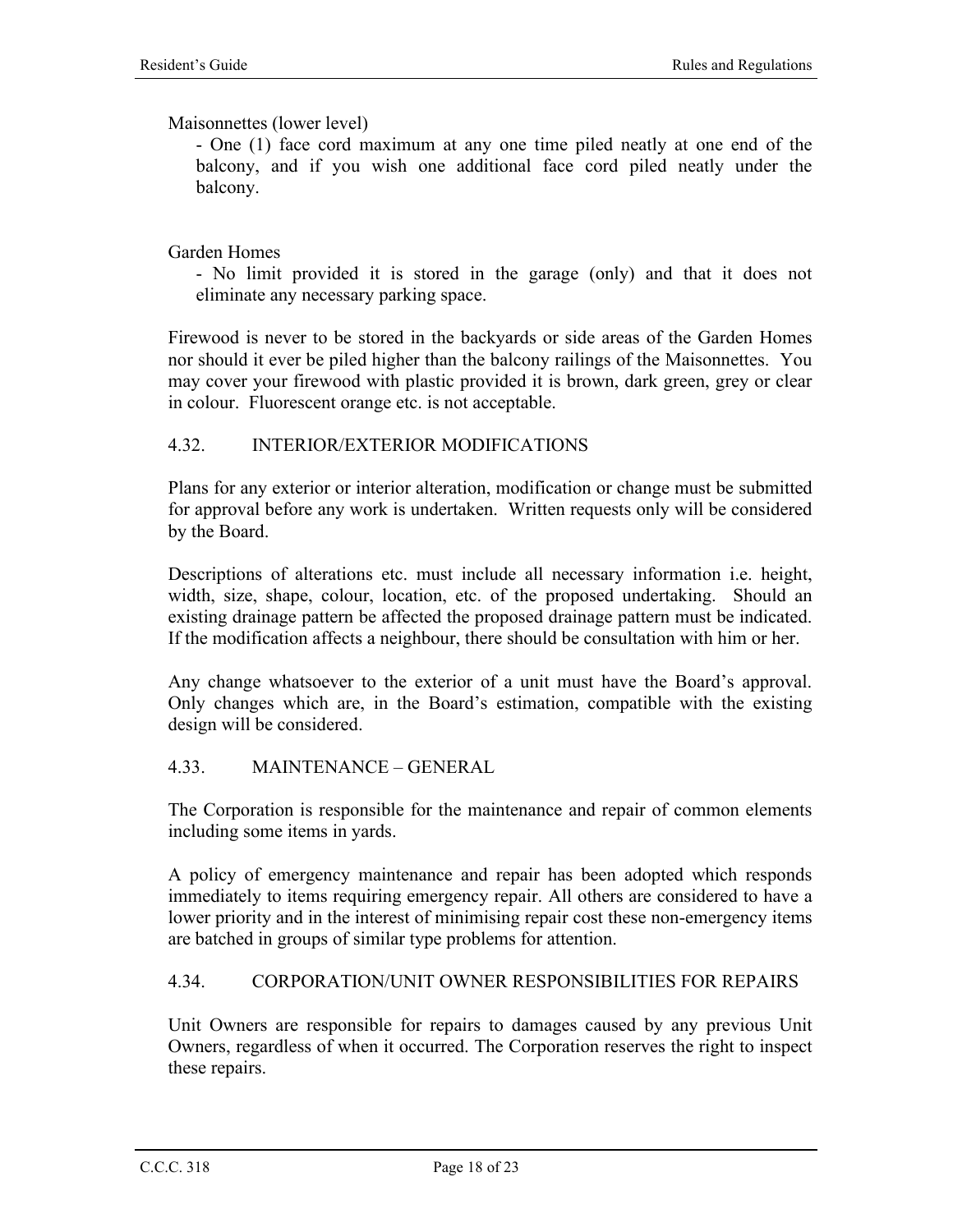#### 4.35. REPAIR SERVICE CHARGES

A minimum service fee will be charged to Unit Owners for service calls made for repairs that are determined to be the responsibility of the Unit Owner.

#### 4.36. INTERIOR DAMAGE POLICY

The Corporation does not assume responsibility for interior damage to units not covered by the Corporation insurance policy.

#### 4.37. OWNER RESPONSIBILITY FOR LOSSES, COSTS & DAMAGES

Any loss, cost or damages incurred by the Corporation by reason of a breach of any rules and regulations in force from time to time by any owner, his/her family, guests, household assistants, agents or occupants of his/her unit shall be borne by such owner and may be recovered by the Corporation against such owner in the same manner as common expenses.

#### 4.38. RIGHT OF ENTRY

Right of entry is governed by points outlined in Article 111 Points 3.3 to 3.7 of the Declaration. In the case of an emergency, should the Board or someone appointed by the Board be unable to enter a unit because keys have not been provided beforehand, the owner/renter will be held responsible for any damage caused to the door etc. as a result of forced entry due to the aforementioned emergency.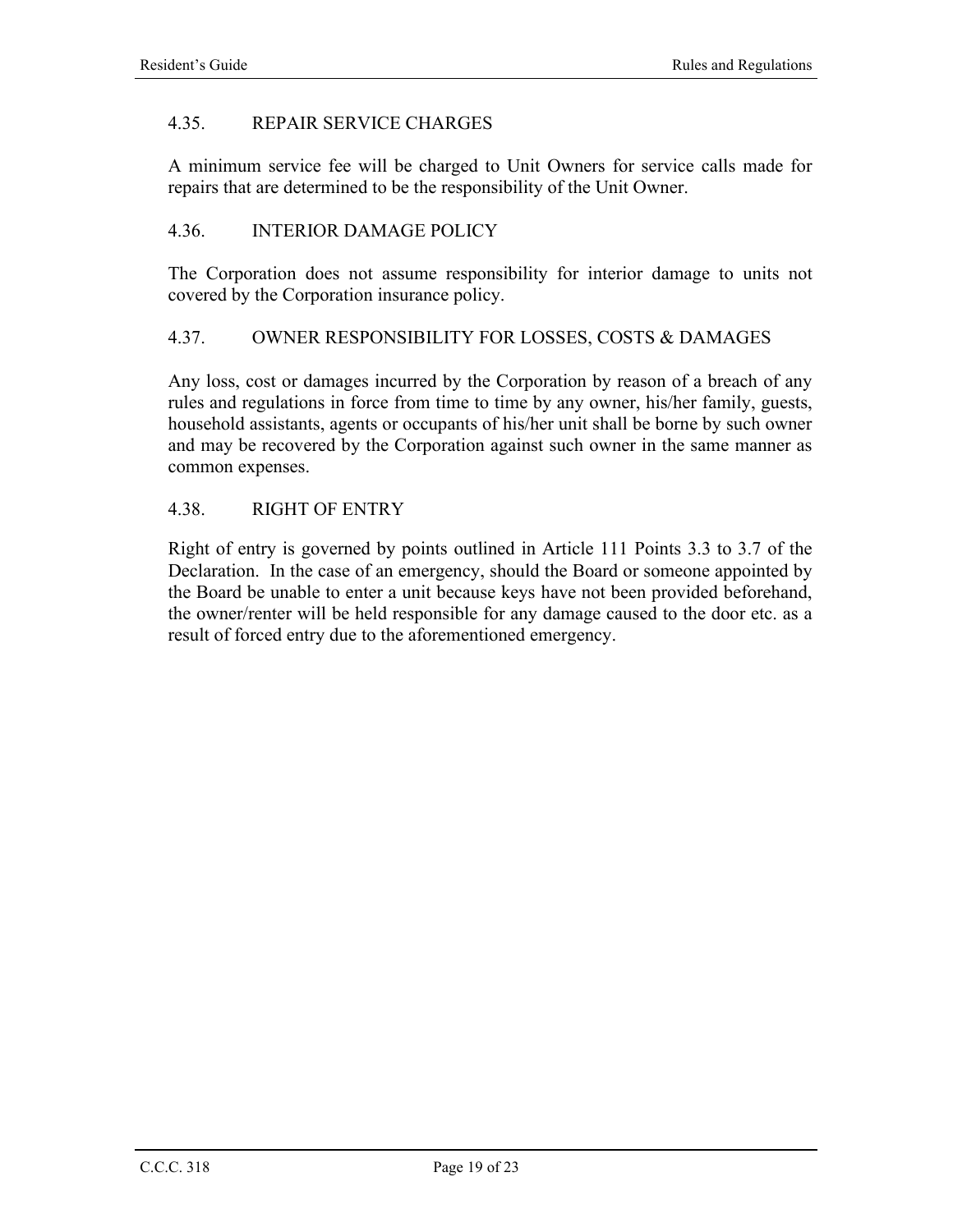#### ANNEX A

#### ADDITIONAL NOTE TO NON-RESIDENT OWNERS RE: FORM 5

Section 83 of the new Act sets out certain obligations of landlords. In particular, landlords must:

- notify the Corporation that the unit is leased;
- provide the Corporation with the tenant's name, the owner's address and a copy of the lease or a summary of it in a prescribed form;
- provide the tenant with a copy of the declaration, by-laws and rules; and
- notify the Corporation if the lease is terminated or not renewed.

We ask that all landlord owners comply with these requirements as soon as possible. For this purpose we are attaching the prescribed form from the Regulations under the new *Condominium Act*, for the Summary of Lease or Renewal. We thank you for your anticipated cooperation.

However, if you have any questions or concerns, please do not hesitate to contact the property manager.

Sincerely,

Property Manager On behalf of the Board of Directors, C.C.C. No. 318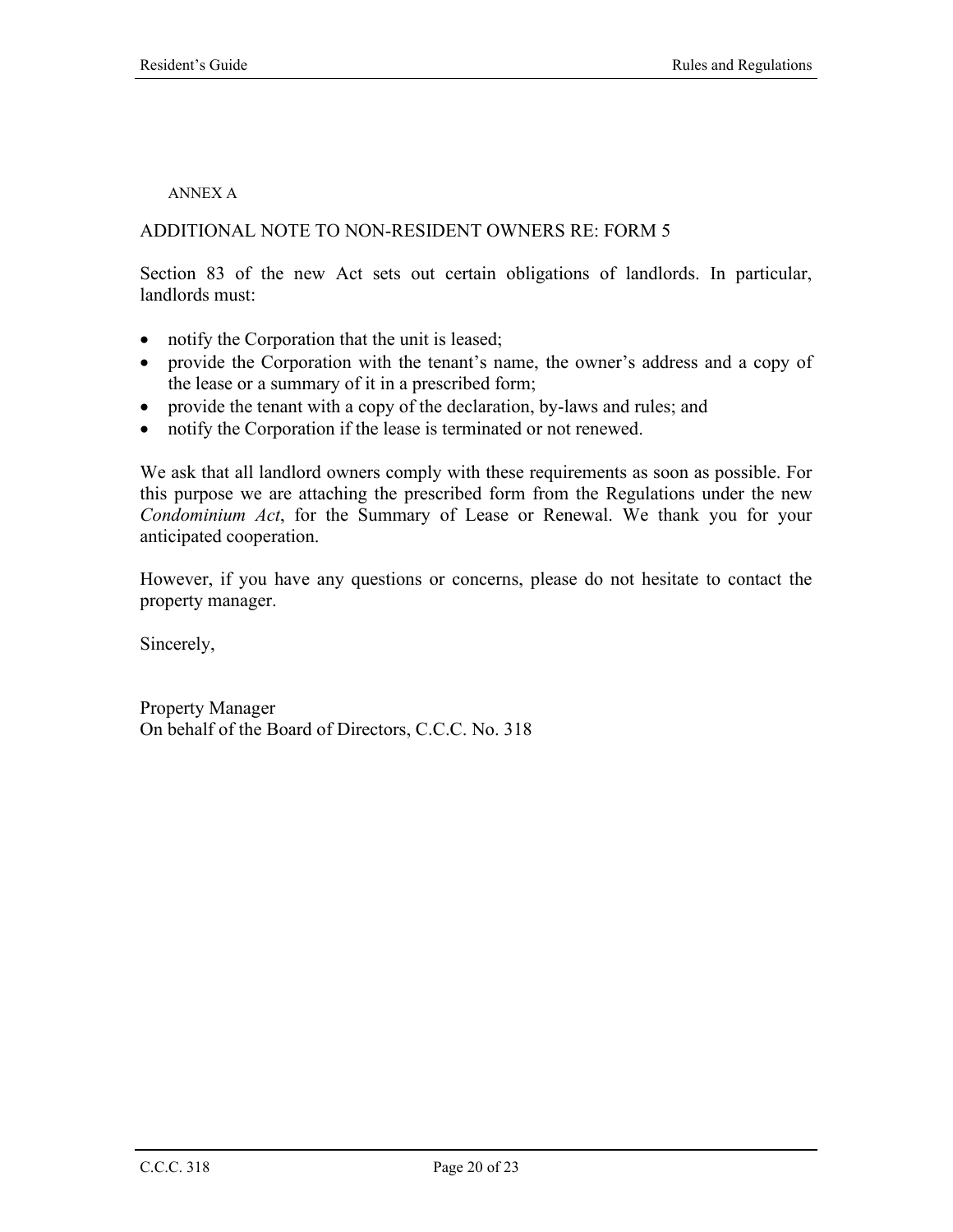| 'ORM |  |
|------|--|
|      |  |

| FORM 5        | Condominium Act, 1998<br>SUMMARY OF LEASE OR RENEWAL<br>(clause 83 (1) (b) of the Condominium Act, 1998) |                                          |                                                                                                   |                                                                                                                                        |
|---------------|----------------------------------------------------------------------------------------------------------|------------------------------------------|---------------------------------------------------------------------------------------------------|----------------------------------------------------------------------------------------------------------------------------------------|
|               | TO: Carleton Condominium Corporation No. 318                                                             |                                          |                                                                                                   |                                                                                                                                        |
| 1.            | This is to notify you that:                                                                              |                                          |                                                                                                   |                                                                                                                                        |
| a             | written                                                                                                  | oral                                     | (circle appropriate)                                                                              |                                                                                                                                        |
| lease         | sublease                                                                                                 | assignment of lease (circle appropriate) |                                                                                                   |                                                                                                                                        |
|               | <b>OR</b>                                                                                                |                                          |                                                                                                   |                                                                                                                                        |
|               | a renewal of a written                                                                                   | oral                                     | (circle appropriate)                                                                              |                                                                                                                                        |
| lease         | <u>sublease</u>                                                                                          | assignment of lease (circle appropriate) |                                                                                                   |                                                                                                                                        |
|               |                                                                                                          |                                          |                                                                                                   |                                                                                                                                        |
|               | Municipal Address:<br>(include any parking or storage units that have been leased)                       |                                          |                                                                                                   |                                                                                                                                        |
|               | on the following terms:                                                                                  |                                          |                                                                                                   |                                                                                                                                        |
|               |                                                                                                          |                                          |                                                                                                   |                                                                                                                                        |
|               |                                                                                                          |                                          |                                                                                                   |                                                                                                                                        |
|               |                                                                                                          |                                          | Fax number, if any:                                                                               |                                                                                                                                        |
|               |                                                                                                          |                                          | Commencement date:                                                                                |                                                                                                                                        |
|               |                                                                                                          |                                          | Termination date:                                                                                 |                                                                                                                                        |
|               |                                                                                                          |                                          | the control of the control of the control of the control of                                       |                                                                                                                                        |
|               |                                                                                                          | (set out details)                        |                                                                                                   |                                                                                                                                        |
|               | Rental payments:                                                                                         |                                          | (set out amount and when due)                                                                     |                                                                                                                                        |
|               | Other information:                                                                                       |                                          |                                                                                                   |                                                                                                                                        |
|               |                                                                                                          |                                          | (at the option of the owner)                                                                      |                                                                                                                                        |
| 2.            | laws and rules of the Condominium Corporation.                                                           |                                          |                                                                                                   | I (We) have provided the <i>(strike out whichever is not applicable: lessee(s)</i> , sublessee(s)) with a copy of the declaration, by- |
| 3.            |                                                                                                          |                                          | the (strike out whichever is not applicable: lease, sublease, assignment of lease) is terminated. | I (We) acknowledge that, as required by subsection 83 (2) of the <i>Condominium Act</i> , 1998, I (we) will advise you in writing if   |
|               |                                                                                                          |                                          |                                                                                                   |                                                                                                                                        |
|               |                                                                                                          |                                          | $(signature\ of\ owner(s))$                                                                       |                                                                                                                                        |
|               |                                                                                                          |                                          | $(print$ name of owner $(s)$ )                                                                    |                                                                                                                                        |
| Corporation.) |                                                                                                          |                                          |                                                                                                   | (In the case of a Corporation, affix corporate seal or add a statement that the persons signing have the authority to bind the         |
|               |                                                                                                          |                                          | (address)                                                                                         |                                                                                                                                        |
|               |                                                                                                          |                                          | (telephone number)                                                                                |                                                                                                                                        |
|               |                                                                                                          |                                          | (fax number, if any)                                                                              |                                                                                                                                        |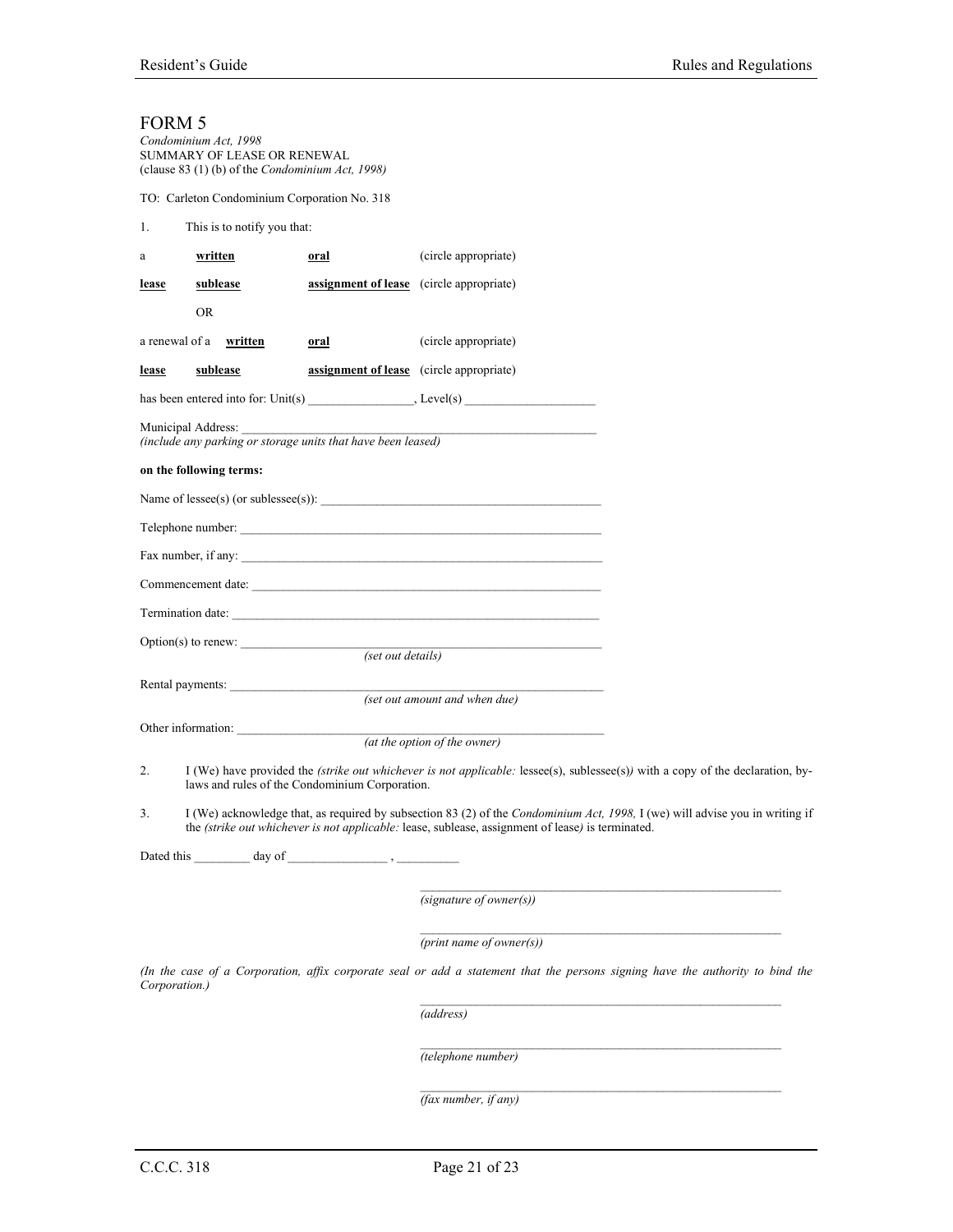## **ANNEX B**

| RESIDENT LICENSE REGISTRATION |                                              |  |
|-------------------------------|----------------------------------------------|--|
|                               | To: Carleton Condominium Corporation No. 318 |  |
| Municipal address:            |                                              |  |
| Parking space:                |                                              |  |
| Vehicle make:                 |                                              |  |
| License plate:                |                                              |  |